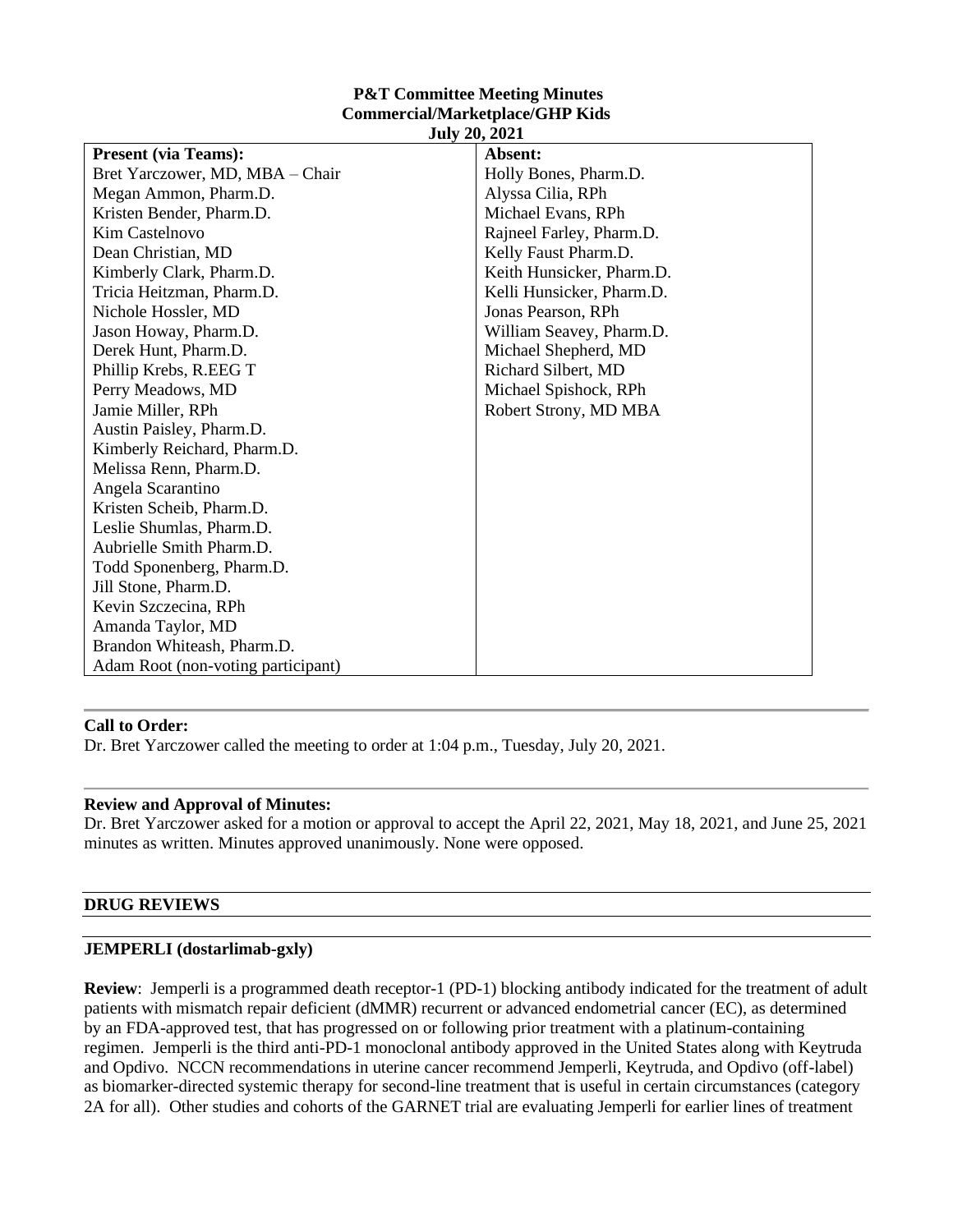in endometrial cancer and as monotherapy and combination therapy across multiple tumor types and other cancers, including ovarian cancer, non-small cell lung cancer, multiple myeloma, and melanoma. The efficacy of Jemperli was evaluated in the GARNET study, a multi-cohort, open-label study in adult patients with advanced solid tumors. The efficacy population consisted of 71 patients with mismatch repair deficient (dMMR) recurrent or advanced EC who had progression on or after treatment with a platinum-containing regimen. Patients were treated with Jemperli 500 mg intravenously every 3 weeks for 4 doses followed by 1,000 mg intravenously every 6 weeks until disease progression or unacceptable toxicity. The major efficacy outcomes demonstrated an overall response rate (ORR) of 42.3% and a median duration of response (DOR) that was not reached at the time of analysis (range 2.6 months to 22.4+ months [ongoing]).

There are no black box warnings for Jemperli. There are warnings for immune-mediated adverse reactions, including immune-mediated pneumonitis, colitis, hepatitis, endocrinopathies, nephritis with renal dysfunction, and dermatologic adverse reactions. Other warnings include infusion-related reactions, embryo-fetal toxicity, and complications with allogeneic hematopoietic stem cell transplantation (HSCT) before or after being treated with a PD-1/PD-L1 blocking antibody (graft-versus-host disease, hepatic veno-occlusive disease, and steroid-requiring febrile syndrome). The most common adverse reactions were fatigue/asthenia, nausea, diarrhea, anemia, and constipation.

A Clinical Review including Clinical Information, Efficacy Evidence, Safety Evidence, Other Considerations and a Financial Review Based on Cost Analysis were presented.

**Clinical Discussion:** No comments or questions. The committee unanimously voted to accept the recommendations as presented. None were opposed.

**Financial Discussion**: No comments or questions. The committee unanimously voted to accept the recommendations as presented. None were opposed.

**Outcome:** Jemperli is a medical benefit. When Jemperli is processed at a specialty pharmacy, it will be processed on the Specialty tier or the Brand Non-preferred tier for members with a three tier benefit. Jemperli will require prior authorization with the following criteria:

- Medical record documentation that Jemperli is prescribed by a hematologist or oncologist **AND**
- Medical record documentation of age greater than or equal to 18 years **AND**
- Medical record documentation of a diagnosis of recurrent or advanced endometrial cancer **AND**
- Medical record documentation of mismatch repair deficient (dMMR) as determined by an FDA approved test **AND**
- Medical record documentation of disease progression on or following prior treatment with a platinumcontaining regimen

**AUTHORIZATION DURATION:** Initial approval will be for 6 months or less if the reviewing provider feels it is medically appropriate. Subsequent approvals will be for an additional 12 months or less if the reviewing provider feels it is medically appropriate and will require medical record documentation of continued disease improvement or lack of disease progression. The medication will no longer be covered if patient experiences toxicity or worsening of disease.

Additional evidence of the criteria used to make this decision can be found in the drug review presented to the committee.

## **ZYNLONTA (loncastuximab tesirine-lpyl)**

**Review:** Zynlonta is a CD19-directed antibody and alkylating agent conjugate indicated for the treatment of adult patients with relapsed or refractory large B-cell lymphoma after two or more lines of systemic therapy, including diffuse large B-cell lymphoma (DLBCL) not otherwise specified, DLBCL arising from low grade lymphoma, and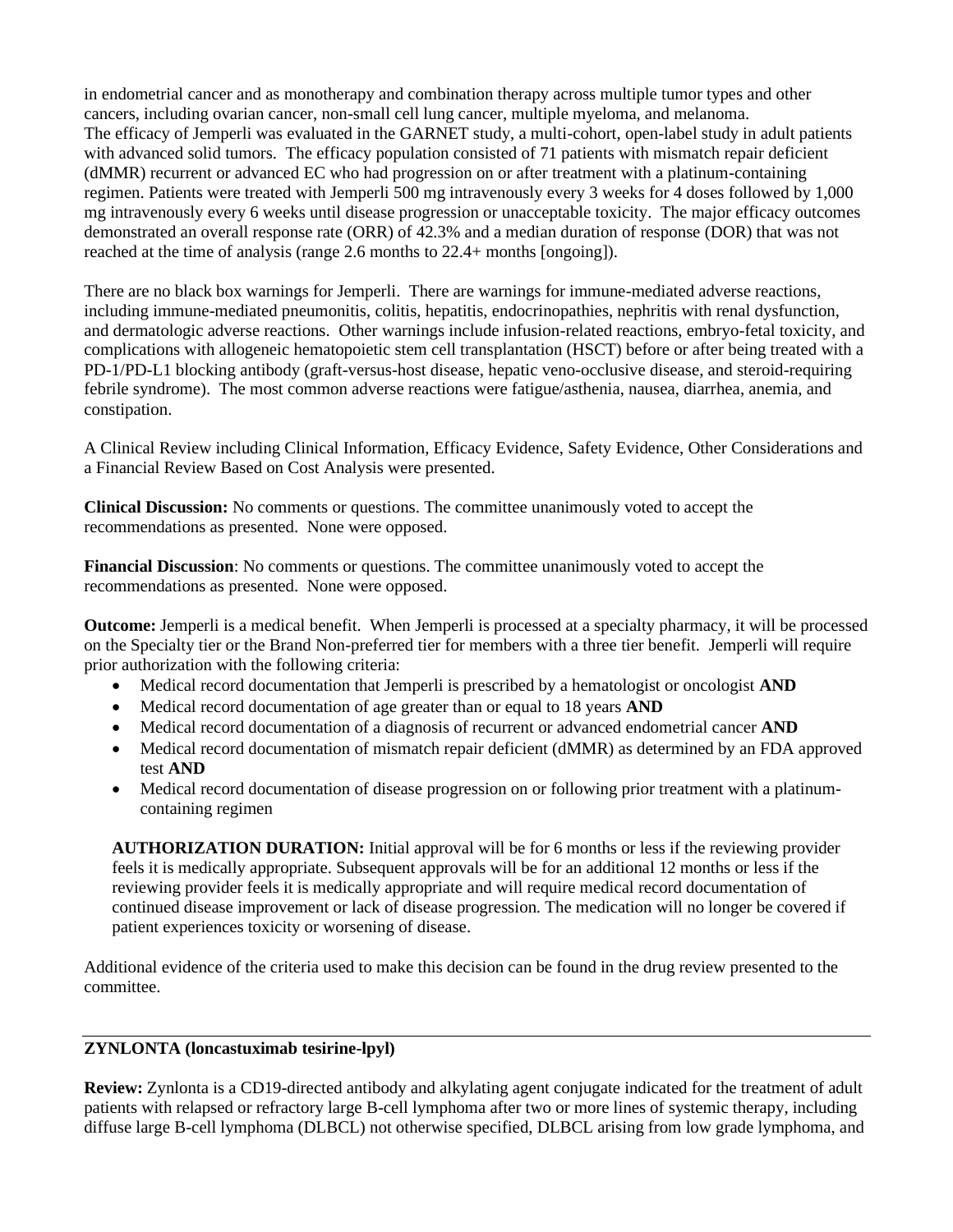high-grade B-cell lymphoma. It will compete with other third-line or later treatment options which include CD19 directed CAR-T therapies Breyanzi, Kymriah, and Yescarta, and the nuclear export inhibitor Xpovio, and potentially with the second-line or later treatment options Polivy and Monjuvi (another CD19-directed antibody). Currently, there having been no trials directly comparing the different third-line treatment options and NCCN does not prefer one third-line option over another.

The efficacy of Zynlonta was evaluated in the LOTIS-2 trial, an open-label, single arm trial in 145 adult patients with relapsed or refractory diffuse large B-cell lymphoma (DLBCL) after at least 2 prior systemic regimens. Patients received Zynlonta 0.15 mg/ kg every 3 weeks for 2 cycles, then 0.0075 mg/kg every 3 weeks for subsequent cycles until disease progression or unacceptable toxicity. The primary efficacy endpoint evaluating overall response rate (ORR) as assessed by an independent review committee (IRC) using Lugano 2014 criteria demonstrated a 48.3% ORR with a median duration of response of 10.3 months.

There are no black box warnings for Zynlonta. Warnings and precautions include effusion (pleural and pericardial) and edema, myelosuppression, fatal and serious infections, cutaneous reactions, and embryo-fetal toxicity. In the pooled safety data in 215 patients from LOTIS-2 and another trial, the most common (>20%) adverse reactions were thrombocytopenia, increased gamma-glutamyltransferase, neutropenia, anemia, hyperglycemia, transaminase elevation, fatigue, hypoalbuminemia, rash, edema, nausea, and musculoskeletal pain.

A Clinical Review including Clinical Information, Efficacy Evidence, Safety Evidence, Other Considerations and a Financial Review Based on Cost Analysis were presented.

**Clinical Discussion:** Dr. Yarczower asking if B-cell lymphoma is included in VIA Oncology Pathways? Unable to answer as this time. The committee unanimously voted to accept the recommendations as presented. None were opposed.

**Financial Discussion**: Currently investigating medical rebating opportunities. Potential target given similar agents in this category. The committee unanimously voted to accept the recommendations as presented. None were opposed.

**Outcome:** Zynlonta is a medical benefit. When Zynlonta is processed at a specialty pharmacy, it will be processed on the Specialty tier or the Brand Non-preferred tier for members with a three tier benefit. Zynlonta will require prior authorization with the following criteria:

- Medical record documentation that Zynlonta is prescribed by a hematologist or oncologist **AND**
- Medical record documentation of age greater than or equal to 18 years **AND**
- Medical record documentation of relapsed or refractory large B-cell lymphoma including diffuse large Bcell lymphoma (DLBCL) not otherwise specified, DLBCL arising from low grade lymphoma, and highgrade B-cell lymphoma **AND**
- Medical record documentation of prior treatment with two or more lines of systemic therapy

**AUTHORIZATION DURATION:** Initial approval will be for 6 months or less if the reviewing provider feels it is medically appropriate. Subsequent approvals will be for an additional 12 months or less if the reviewing provider feels it is medically appropriate and will require medical record documentation of continued disease improvement or lack of disease progression. The medication will no longer be covered if patient experiences toxicity or worsening of disease.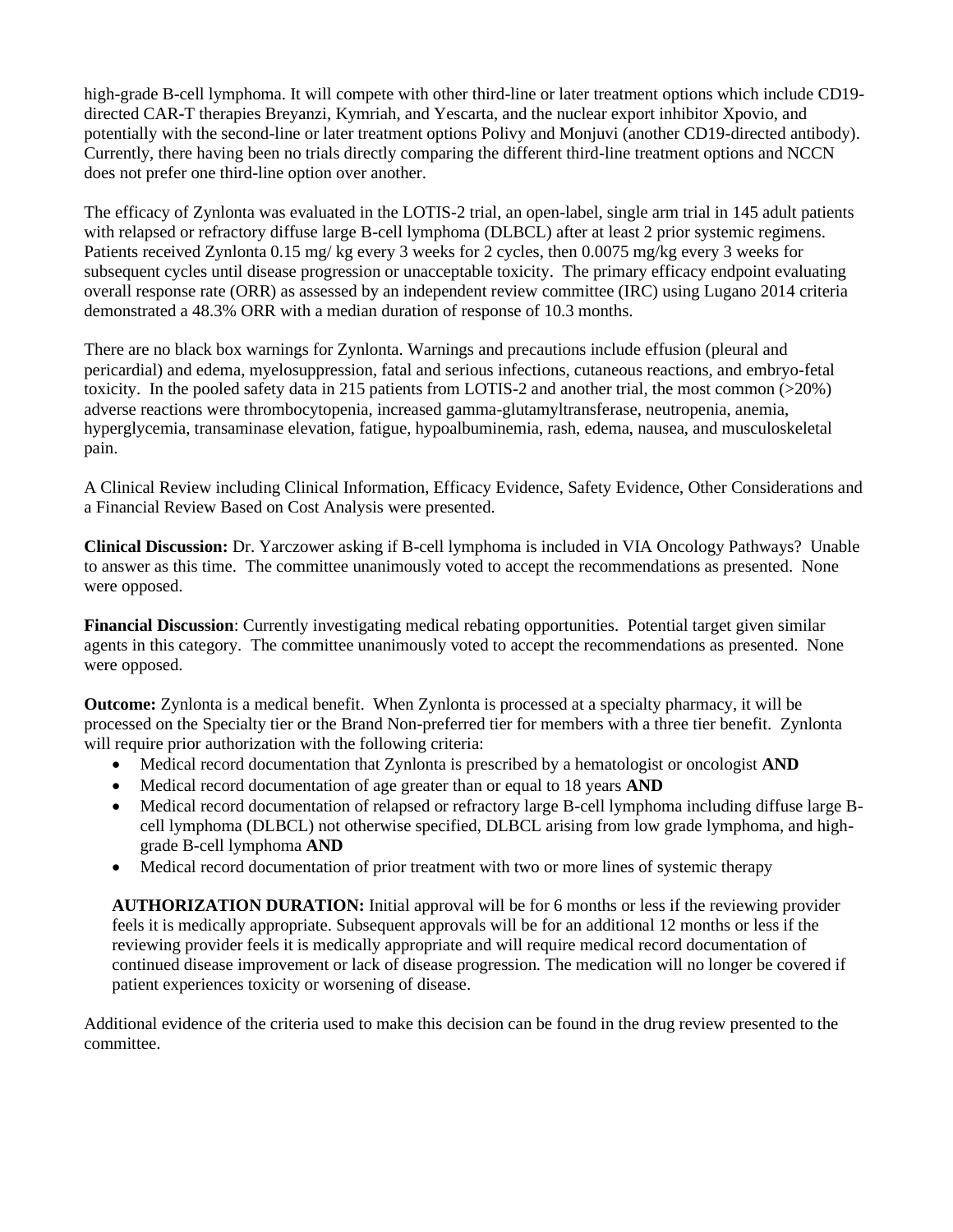### **ADUHELM (aducanumab-avwa)**

Review on hold at this time.

### **NULIBRY (fosdenopterin)**

**Review:** Nulibry is a substrate replacement therapy providing an exogenous source of cyclic pyranopterin monophosphate (cPMP) indicated to reduce the risk of mortality in patients with molybdenum cofactor deficiency (MoCD) Type A. It is the first treatment approved for MoCD Type A. Prior to the approval of Nulibry, the management of MoCD was mainly supportive to provide symptomatic relief and included antiepileptic medications and low sulfur diets with sulfate supplementation.

The efficacy of Nulibry for the treatment of MoCD Type A was established based on data from three clinical studies (Study 1, 2, and 3) that were compared to data from a natural history study. Efficacy was accessed in a combined analysis of 13 patients with genetically confirmed MoCD Type A from Study 1 (n=8), Study 2 (n=1), and Study 3 (n=4) who received Nulibry or rcPMP. The age of first dose was  $\leq 14$  days for 10 patients and  $\geq 32$ days and < 69 days for the remaining 3 patients. Efficacy compared overall survival in pediatric patients treated with Nulibry or rcPMP (n=13) with an untreated natural history cohort of pediatric patients with genetically confirmed MoCD Type A who were genotype matched to the treated patients (n=18). Patients treated with Nulibry or rcPMP had an improvement in overall survival compared to the untreated, genotype-matched, historical control group. Earlier initiation of treatment is associated with better outcomes however even in patients with severe pre-existing brain lesions appeared to have favorable responses, with decreased seizure activity, improved levels of consciousness, and clearly reduced irritability. Treatment with Nulibry resulted in reduced urine concentrations of SSC in patients with MoCD Type A and the reduction was sustained over 48 months. The CNS SSC levels were not measured in humans, but this animal data suggests that Nulibry is able to cross the blood brain barrier and that changes in the peripheral SSC levels will reflect reductions in brain SSC. During the clinical trials of Nulibry, the lack of efficacy of cPMP was documented in five neonates with MoCD type B.

There are no black box warnings for Nulibry. Nulibry has warnings for the potential for photosensitivity based on findings in animal studies. The most common adverse reactions included respiratory infections and complications related to the central venous catheter. Additional safety data evaluating rcPMP showed adverse reactions consistent with those in Nulibry-treated patients, but all included additional adverse reactions of sepsis, oral candidiasis, varicella, fungal skin infection, and eczema.

Clinical Review including Clinical Information, Efficacy Evidence, Safety Evidence, Other Considerations and a Financial Review Based on Cost Analysis were presented.

**Clinical Discussion:** Dr. Yarczower questioned the rationale for starting treatment even with a presumptive diagnosis. Treatment should be started as early as possible, even if diagnosis is only presumptive in order to stop progression. Is there a newborn screening test for MoCD? Some patients in trials had family history and had neonatal testing. Uncertain if it's included in all neonatal screenings at this time. Will investigate who can perform this testing and how long it takes to receive results. Is there a point at which treatment is futile or should everyone receive treatment? Clinical trials treated all patient and those patients did see improvements in seizure activity, etc. Even though it's only indicated to improve mortality, patients did have some other positive outcomes. The committee unanimously voted to accept the recommendations as presented. None were opposed.

**Financial Discussion**: No comments or questions. The committee unanimously voted to accept the recommendations as presented. None were opposed.

**Outcome:** Nulibry may be covered as a pharmacy or medical benefit. When Nulibry is processed at a specialty pharmacy, it will be processed on the Specialty tier or the Brand Non-preferred tier for members with a three tier benefit. Nulibry will require prior authorization with the following criteria: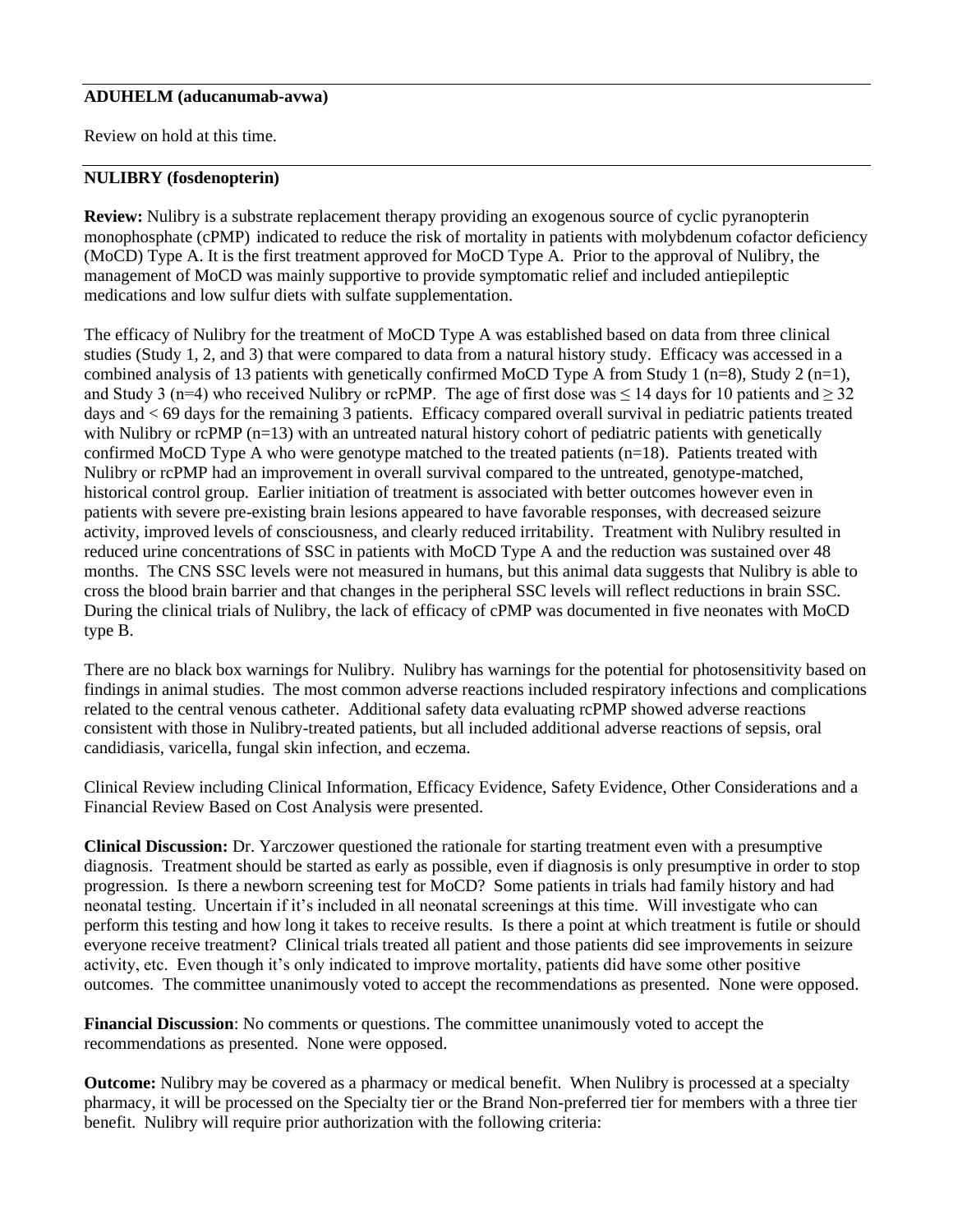- Medical record documentation that Nulibry is prescribed by a neonatologist, geneticist, or pediatric neurologist **AND**
- Medical record documentation of a diagnosis of molybdenum cofactor deficiency (MoCD) Type A as confirmed by genetic testing indicating a mutation in the molybdenum cofactor synthesis gene 1 (MOCS1) gene **OR**
- Medical record documentation of both of the following:
	- o Documentation of biochemical and clinical features consistent with a diagnosis of molybdenum cofactor deficiency (MoCD) Type A, including but not limited to encephalopathy, intractable seizures, elevated urinary S-sulfocysteine levels, and decreased uric acid levels **AND**
	- o Documentation that the member will be treated presumptively while awaiting genetic confirmation

# **AUTHORIZATION DURATION:**

# **For patients with a presumptive diagnosis of molybdenum cofactor deficiency (MoCD) Type A awaiting genetic confirmation:**

Approval will be given for an **initial duration of one (1) month** or less if the reviewing provider feels it is medically appropriate and will require:

• Medical record documentation of genetic testing confirming a diagnosis of molybdenum cofactor deficiency (MoCD) Type A

# **For patients with genetically confirmed MoCD Type A diagnosis:**

Approval will be given for an initial **duration of twelve (12) months**. Subsequent approvals will be for a **duration of twelve (12) months** or less if the reviewing provider feels it is medically appropriate and will require:

• Medical record documentation of a clinically significant positive response or lack of disease progression with Nulibry treatment

Additional evidence of the criteria used to make this decision can be found in the drug review presented to the committee.

# **EVKEEZA (evinacumab-dgnb)**

**Review:** Evkeeza is a recombinant human monoclonal antibody that binds to and inhibits angiopoietin-like 3 (ANGPTL3) indicated as an adjunct to other low-density lipoprotein-cholesterol (LDL-C) lowering therapies for the treatment of adult and pediatric patients, aged 12 years and older, with homozygous familial hypercholesterolemia (HoFH). It offers a new mechanism of action for the treatment of patients with HoFH who often require multiple intensive LDL-lowering therapies to reach their LDL goals. The treatment guidelines for the management of dyslipidemias and HoFH have not been updated since the approval of Evkeeza but it is expected that placement in therapy will be similar to Juxtapid which is also is reserved for patients who have failed other LDL-C lowering therapies and lipoprotein apheresis.

The efficacy of Evkeeza was evaluated in the ELIPSE-HoFH trial, a double-blind, randomized, placebocontrolled trial evaluating the efficacy and safety of Evkeeza compared to placebo in 65 patients 12 years of age and older with homozygous familial hypercholesterolemia (HoFH). During the 24-week, double-blind treatment period, patients were randomized to treatment with Evkeeza 15 mg/kg IV every 4 weeks (n=43) or placebo (n=22). After the double-blind treatment period, 64 of 65 patients entered a 24-week open-label extension period during which all patients received treatment with Evkeeza.

The primary efficacy endpoint was percent change in LDL-C from baseline to week 24. At week 24, the least mean squares difference between Evkeeza and placebo in mean percent change in LDL-C from baseline was - 49%. After 24 weeks of open-label treatment (Week 24 to 48), the observed LDL-C reduction from baseline was similar in patients who crossed over from placebo to Evkeeza and was maintained in patients who remained on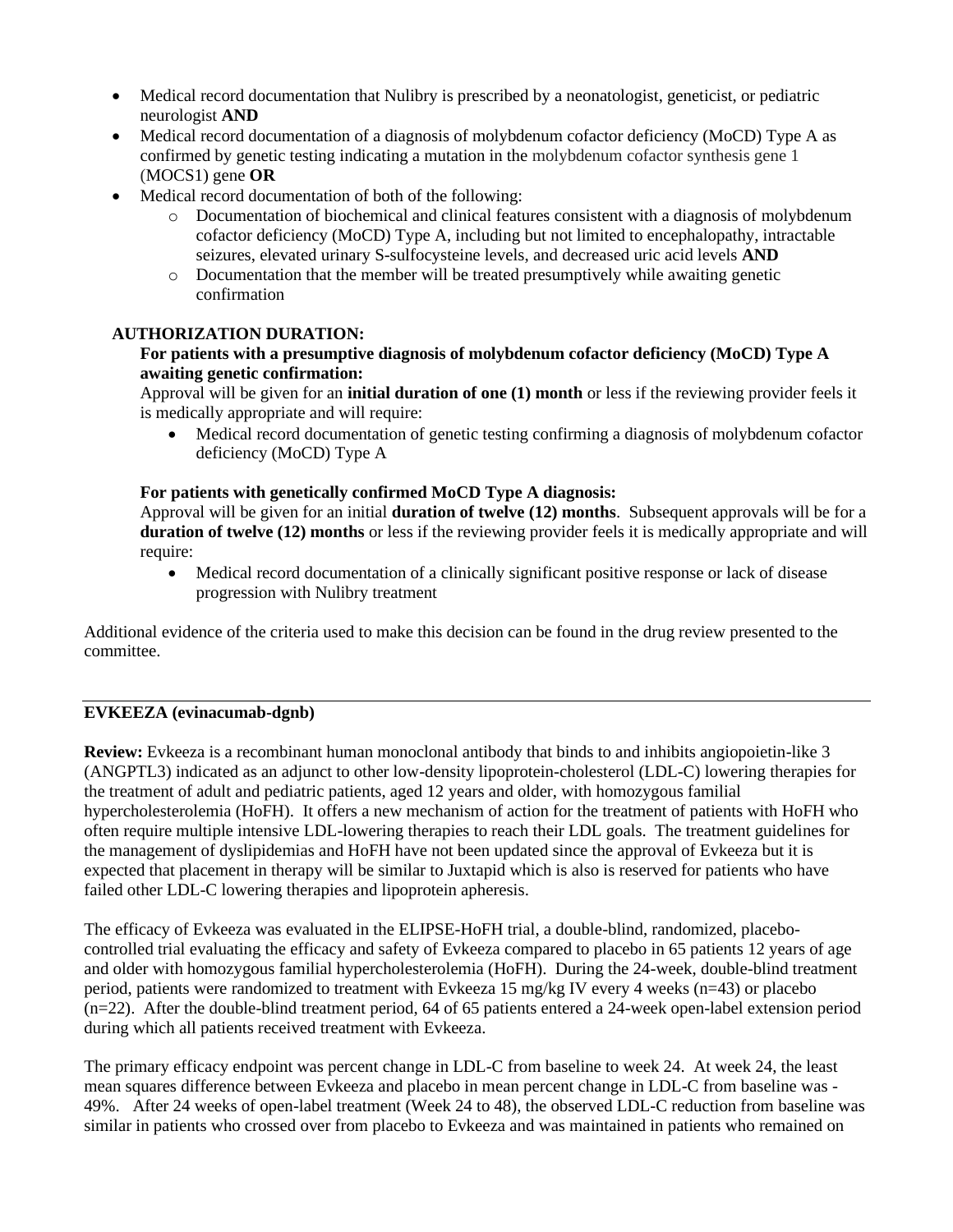Evkeeza for 48 weeks. At Week 24, the observed reduction in LDL-C was consistent across all predefined subgroups, including age, limited LDLR activity, concomitant treatment with lipoprotein apheresis, and concomitant background lipid-lowering medications.

There are no black box warnings for Evkeeza. There are warnings for serious hypersensitivity reactions (including 1 case of anaphylaxis during clinical trials) and embryo fetal toxicity based on animal reproduction studies. During clinical trials, the most common adverse reactions which occurred in over 3% of patients treated with Evkeeza and were greater than placebo included nasopharyngitis, influenza like illness, dizziness, rhinorrhea, nausea, pain in extremities and asthenia.

Clinical Review including Clinical Information, Efficacy Evidence, Safety Evidence, Other Considerations and a Financial Review Based on Cost Analysis were presented.

**Clinical Discussion:** Dr. Yarczower asked if there is a reason to include duplicate therapy criteria? Don't believe so as patients in clinical trials were receiving concomitant therapy with agents such as Juxtapid. Only indicated as adjunctive therapy. Would we want to see that other therapies aren't working before approving Evkeeza? We do have some additional criteria included in the financial section of the review. The committee unanimously voted to accept the recommendations as presented. None were opposed.

**Financial Discussion**: Do these criteria allow for jumping directly from statins/PCSK9 inhibitors to Juxtapid in combination with Evkeeza? Should we consider adding criteria to require failure of one before starting combination therapy? We will reach out for specialist feedback to determine what an appropriate trial would be before starting combination therapy. For the time being, we will recommend addition of a trial of each agent individually. Do we need to include language that the member has at least partially responded to the Juxtapid? The committee unanimously voted to accept the recommendations as presented. None were opposed.

**Outcome:** After the above discussion it was determined that the best course of action is to seek specialist input on the combination use of Evkeeza and Juxtapid prior to approving any recommendations. Exvkeeza and Juxtapid will be further evaluated at a future P&T committee meeting.

Additional evidence of the criteria used to make this decision can be found in the drug review presented to the committee.

## **LUPKYNIS (voclosporin)**

**Review:** Lupkynis is a calcineurin-inhibitor immunosuppressant indicated in combination with a background immunosuppressive therapy regimen for the treatment of adult patients with active lupus nephritis (LN). Safety and efficacy of Lupkynis have not been established in combination with cyclophosphamide.

Both the American College of Rheumatology (ACR) and the Kidney Disease Improving Global Outcome (KDIGO) practice guidelines recommend the following or Class III and IV LN: mycophenolate mofetil (MMF) at a dose of 2 to 3 grams total daily (preferred) or cyclophosphamide for 6 months with glucocorticoids as induction therapy, followed by maintenance therapy with azathioprine, MMF, or a calcineurin inhibitor (CNI), and a lowdose steroid. The average length of immunosuppression in LN can be  $\geq$ 3 years with up to 60% of patients never reaching full remission with current therapies. Lupkynis is the first oral treatment for lupus nephritis (LN). It is the second medication approved for LN, following Benlysta in December 2020. Lupkynis and Benlysta will likely be added to induction therapy and continued into maintenance therapy, pending results of longer-term extension studies.

Lupkynis is supplied as 7.9 mg capsules. Four individual 3 x 5 blister strips are assembled into a cardboard wallet. Lupkynis is available in a wallet containing 60 capsules or a carton containing 3 wallets (180 capsules). The recommended starting dose of Lupkynis is 23.7 mg twice daily. Lupkynis should be used in combination with mycophenolate mofetil (MMF) and corticosteroids. Prior to starting Lupkynis therapy, eGFR should be checked,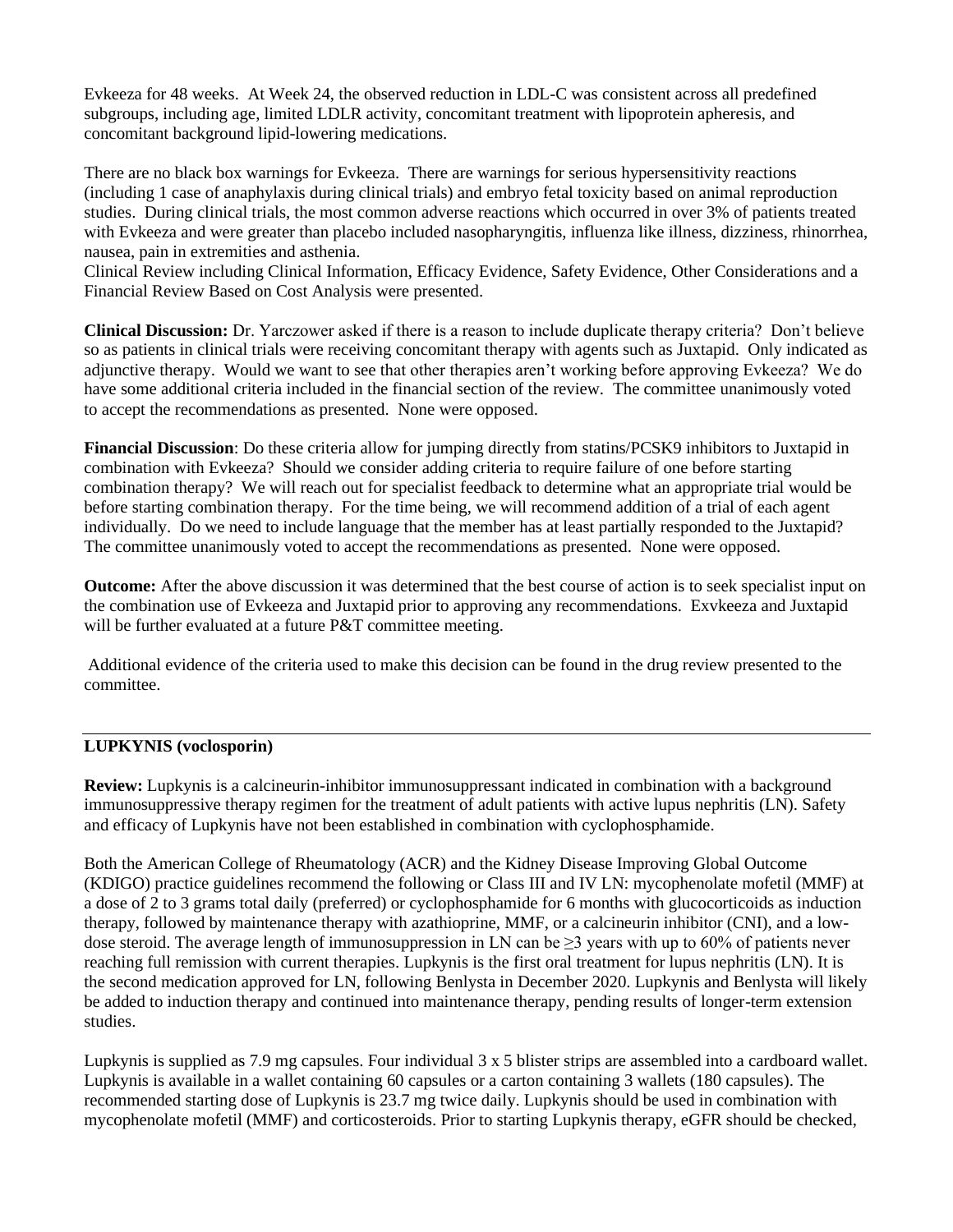Lupkynis is not recommended in patients with a baseline eGFR  $\leq$  45 mL/min/1.73 m2 unless the benefit exceeds the risk. If the patient does not experience therapeutic benefit by 24 weeks, consider discontinuation of Lupkynis. The safety and efficacy have not been established beyond one year.

The safety and efficacy of Lupkynis were investigated in Study 1, a 52-week, randomized, double-blind, placebocontrolled trial in patients (n=357) with a diagnosis of systemic lupus erythematosus and with International Society of Nephrology/Renal Pathology Society (ISN/RPS) biopsy-proven active Class III or IV LN (alone or in combination with Class V LN) or Class V LN. A total of 357 patients with LN were randomized in a 1:1 ratio to receive either Lupkynis 23.7 mg twice daily or placebo. Patients in both arms received background treatment with MMF and corticosteroids. Patients with baseline  $eGFR \le 45$  mL/min/1.73 m2 were not enrolled in this study. The primary efficacy endpoint was the proportion of patients achieving complete renal response at Week 52, defined as the following: UPCR of  $\leq 0.5$  mg/mg and eGFR  $\geq 60$  mL/min/1.73 m2 or no confirmed decrease from baseline in eGFR of > 20% or no-treatment- or disease-related eGFR-associated event (defined as blood creatinine increased, creatinine renal clearance decreased, glomerular filtration rate decreased, serum creatinine increased, renal impairment, renal failure, or renal failure acute) at time of assessment. In order to be considered a responder, the patient must not have received more than 10 mg prednisone for  $\geq$  3 consecutive days or for  $\geq$  7 days in total during Weeks 44 through 52. A statistically significant higher proportion of patients in the Lupkynis arm (40.8%) achieved complete renal response at Week 52 compared to placebo (22.5%). A higher proportion of patients in the Lupkynis arm than the placebo arm achieved complete renal response at Week 24. Time to UPCR of  $\leq 0.5$  mg/mg was shorter in the Lupkynis arm than the placebo arm. Results were consistent regardless of baseline patient characteristics, suggesting a similar treatment response regardless of race and ethnicity. A phase 3 continuation study is ongoing to assess long-term safety and efficacy for an additional 24 months, following the 52-week period. Results are expected in August 2021.

Lupkynis has a boxed warning for increased risk for developing serious infections and malignancies with Lupkynis or other immunosuppressants that may lead to hospitalization or death. Lupkynis is contraindicated in patients concomitantly using strong CYP3A4 inhibitors (e.g. ketoconazole, itraconazole, clarithromycin). Lupkynis, like other calcineurin-inhibitors, may cause acute and/or chronic nephrotoxicity. Lupkynis may also cause hypertension, neurotoxicity, hyperkalemia, QTc prolongation. The most common adverse reactions ( $\geq 3\%$ ) were glomerular filtration rate decreased, hypertension, diarrhea, headache, anemia, cough, urinary tract infection, abdominal pain upper, dyspepsia, alopecia, renal impairment, abdominal pain, mouth ulceration, fatigue, tremor, acute kidney injury, and decreased appetite. The safety and efficacy of Lupkynis in pediatric patients has not been established.

Clinical Review including Clinical Information, Efficacy Evidence, Safety Evidence, Other Considerations and a Financial Review Based on Cost Analysis were presented.

**Clinical Discussion:** Dr. Yarczower asked if Lupkynis can be used if you have brain involvement? This is specifically approved for lupus nephritis. No specific comments in clinical trials regarding brain involvement. The presence of activity elsewhere does not preclude its use. The committee unanimously voted to accept the recommendations as presented. None were opposed.

**Financial Discussion**: If there is CNS involvement did the specialist make any comment about utilization of Benlysta? Was Benlysta well studied for lupus nephritis? Will be discussed later in the meeting during the Benlysta review. The committee unanimously voted to accept the recommendations as presented. None were opposed.

**Outcome:** Lupkynis is a pharmacy benefit and will be added to the formulary on the Specialty Tier or the Brand Non-Preferred Tier for members with a three-tier benefit. Lupkynis will require prior authorization with the following criteria:

- Medical record documentation of a diagnosis of active lupus nephritis, Class III, IV, V alone or in combination, confirmed by a kidney biopsy AND
- Medical record documentation of age greater than or equal to 18 AND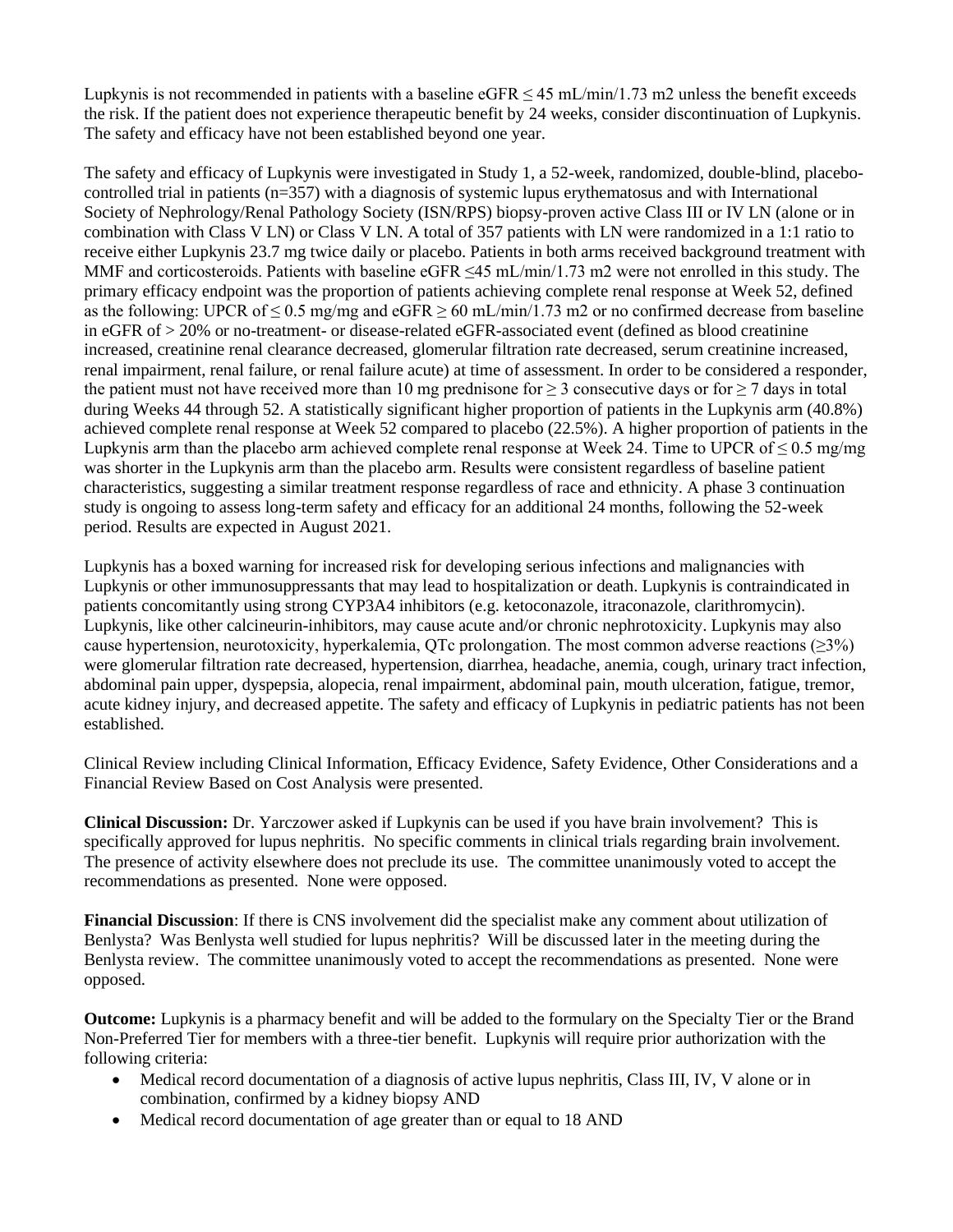- Prescription written by or in consultation with a rheumatologist or nephrologist AND
- Medical record documentation that Lupkynis will be prescribed in combination with a background immunosuppressive therapy regimen (e.g. mycophenolate mofetil (MMF) and corticosteroids) AND
- Medical record documentation of therapeutic failure on, intolerance to, or contraindication to Benlysta\*

**AUTHORIZATION DURATION:** Initial approval will be for 6 months. Subsequent approvals will be for 12 months. Re-authorization will require the following:

- Medical record documentation of a positive clinical response to Lupkynis (e.g. improvement/stabilization in UPCR, eGFR, renal-related events) AND
- Medical record documentation that Lupkynis will be prescribed in combination with a background immunosuppressive therapy regimen (e.g. mycophenolate mofetil (MMF) and corticosteroids)

# **QUANTITY LIMIT:** 6 capsules per day

Additional evidence of the criteria used to make this decision can be found in the drug review presented to the committee.

## **RYBREVANT (amivantamab-vmjw)**

**Review:** Rybrevant is a human immunoglobulin G1-based bispecific antibody that binds the extracellular domains of EGF and MET receptors. It is the first bispecific antibody approved for the treatment of non-small cell lung cancer (NSCLC) which targets EGFR exon 20 insertion mutations. Prior to the approval of Rybrevant, patients with exon 20 insertion mutations had no targeted therapies or clear subsequent treatment options following progression on platinum-based chemotherapy.

The efficacy of Rybrevant was evaluated in one cohort of the CHRYSALIS trial, an open-label, multicohort trial in patients with locally advanced or metastatic NSCLC with EGFR exon 20 insert mutations whose disease had progressed on or after platinum-based chemotherapy. Patients received Rybrevant 1050 mg (for patient baseline body weight < 80 kg) or 1400 (for patient baseline body weight  $\geq 80$  kg) once weekly for 4 weeks, then every 2 weeks thereafter until disease progression or unacceptable toxicity. The major efficacy outcome evaluating overall response rate according to RECIST v1.1 evaluated by Blinded Independent Central Review (BICR) demonstrated a 40% response rate, with a majority of patients having a partial response. The median duration of response was 11.1 months, with 63% of patients having a response lasting at least 6 months.

There are no black box warnings for Rybrevant. Rybrevant carries warnings for infusion related reactions (IRR) which occurred in 66% of patients treated with Rybrevant, most commonly with the initial infusion on Week 1, Day 1. Other warnings and precautions include interstitial lung disease (ILD)/pneumonitis, dermatologic adverse reactions, ocular toxicity, and embryo fetal toxicity. During the CHRYSALIS trial, the most common adverse reactions were rash, IRR, paronychia, musculoskeletal pain, dyspnea, nausea, fatigue, edema, stomatitis, cough, constipation, and vomiting.

Clinical Review including Clinical Information, Efficacy Evidence, Safety Evidence, Other Considerations and a Financial Review Based on Cost Analysis were presented.

**Clinical Discussion:** No comments or questions. The committee unanimously voted to accept the recommendations as presented. None were opposed.

**Financial Discussion**: No comments or questions. The committee unanimously voted to accept the recommendations as presented. None were opposed.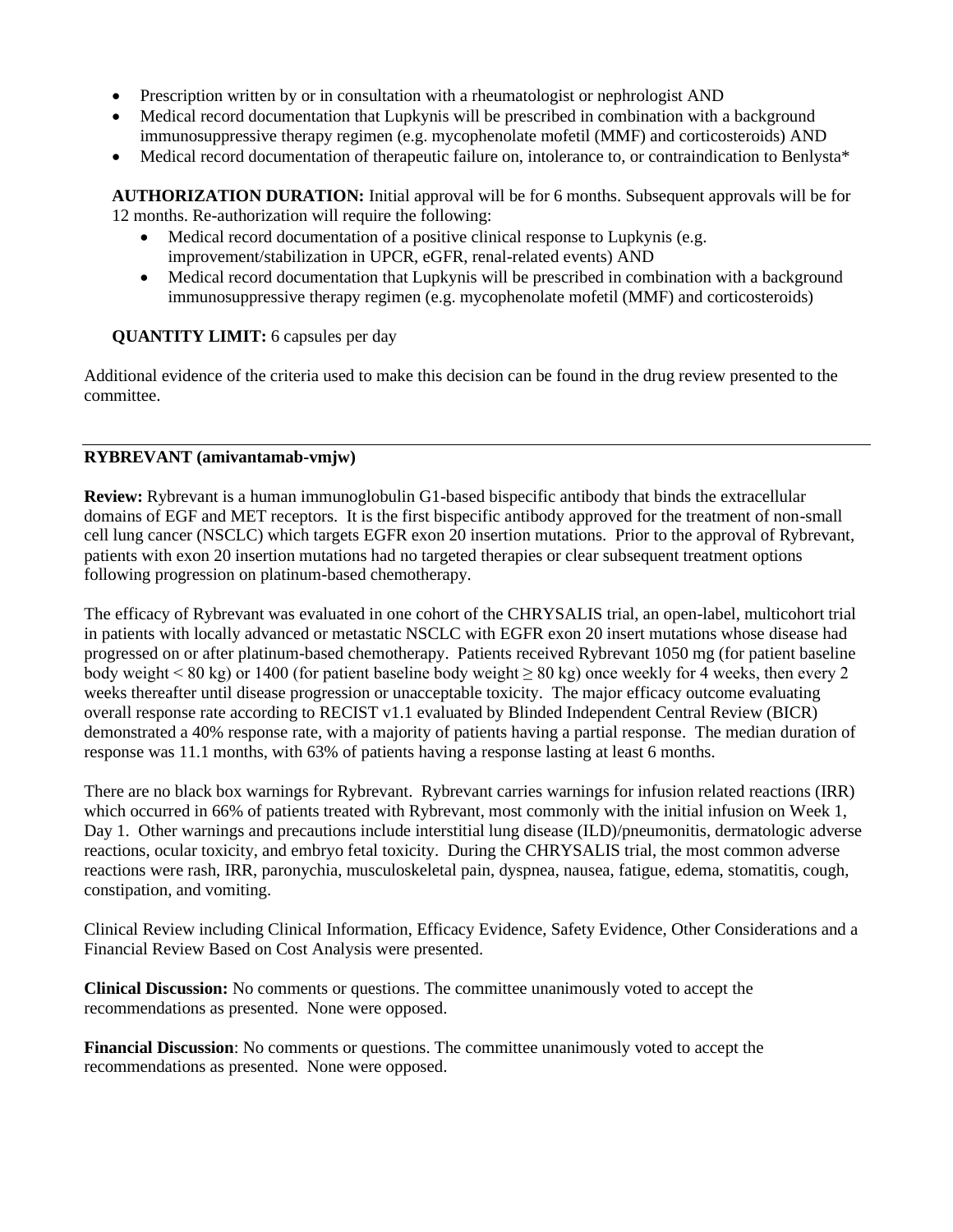**Outcome:** Rybrevant is a medical benefit. When Rybrevant is processed at a specialty pharmacy, it will be processed on the Specialty tier or the Brand Non-preferred tier for members with a three tier benefit. Rybrevant will require prior authorization with the following criteria:

- Medical record documentation that Rybrevant is prescribed by a hematologist or oncologist **AND**
- Medical record documentation of age greater than or equal to 18 years **AND**
- Medical record documentation of a diagnosis of with locally advanced or metastatic non-small cell lung cancer (NSCLC) **AND**
- Medical record documentation of epidermal growth factor receptor (EGFR) exon 20 insertion mutations as determined by an FDA approved test\* **AND**
- Medical record documentation of disease progression on or following prior treatment with a platinumbased chemotherapy

**AUTHORIZATION DURATION:** Initial approval will be for 6 months or less if the reviewing provider feels it is medically appropriate. Subsequent approvals will be for an additional 6 months or less if the reviewing provider feels it is medically appropriate and will require medical record documentation of continued disease improvement or lack of disease progression. The medication will no longer be covered if patient experiences toxicity or worsening of disease.

**\*NOTE:** The FDA approved test for Rybrevant to detect the presences of EGFR exon 20 insertion mutations is the Guardant360® CDx.

Additional evidence of the criteria used to make this decision can be found in the drug review presented to the committee.

## **FENSOLVI (leuprolide acetate)**

**Review:** Fensolvi is a gonadotropin releasing hormone (GnRH) agonist indicated for the treatment of pediatric patients 2 years of age and older with central precocious puberty (CPP). Central precocious puberty is a specific type of precocious puberty defined with an underlying pathology of early maturation of the hypothalamicpituitary-gonadal axis, which causes maturation of breasts and pubic hair in girls and testicular and penile enlargement and pubic hair in boys. Other types of precocious puberty include peripheral precocity and benign pubertal variants, both of which GnRH agonists are not expected to be effective for. The primary goal of treatment is to allow a child to grow to a normal adult height. The secondary goal of treatment is to relieve psychosocial distress. Other GnRH agonists indicated for CPP are Lupron Depot-Ped, Triptodur, Supprelin LA and Synarel. Fensolvi is dosed at 45 mg given subcutaneously every 6 months and is supplied in a kit with two syringes, one containing diluent for reconstitution and the other containing lyophilized leuprolide acetate powder.

The efficacy of Fensolvi was evaluated in an uncontrolled, open-label, single arm clinical trial that enrolled 64 pediatric patients, naïve to GnRH agonist therapy, with a diagnosis of CPP. Of the 64 patients, 62 were female, 2 were male, and the mean age was 7.5 years (range 4 to 9 years) at the start of treatment. Patients received two doses of Fensolvi 45 mg separated by 24 weeks, and were followed for a total of 48 weeks. The primary outcome was percentage of children with serum luteinizing hormone (LH) <4 IU/L 30 minutes following GnRH stimulation at week 24. 54 of 62 children (87%) achieved poststimulation LH <4 IU/L at week 24.

Fensolvi is contraindicated in patients with previous hypersensitivity to GnRH, GnRH agonists, or any component of Fensolvi, and in pregnancy. Fensolvi also carries warnings and precautions for initial rise of gonadotropin and sex steroid levels, psychiatric events and convulsions. Adverse reactions from clinical trial experience includes injection site pain (31%), nasopharyngitis (22%), pyrexia (17%) headache (16%) and cough (13%). No drug-drug interaction studies have been conducted with Fensolvi.

The National Organization for Rare Disorders (NORD) states the aim of treatment is to arrest physical maturation, prevent early menarche, bring final adult height closer to genetic expectation and allow normal psychosocial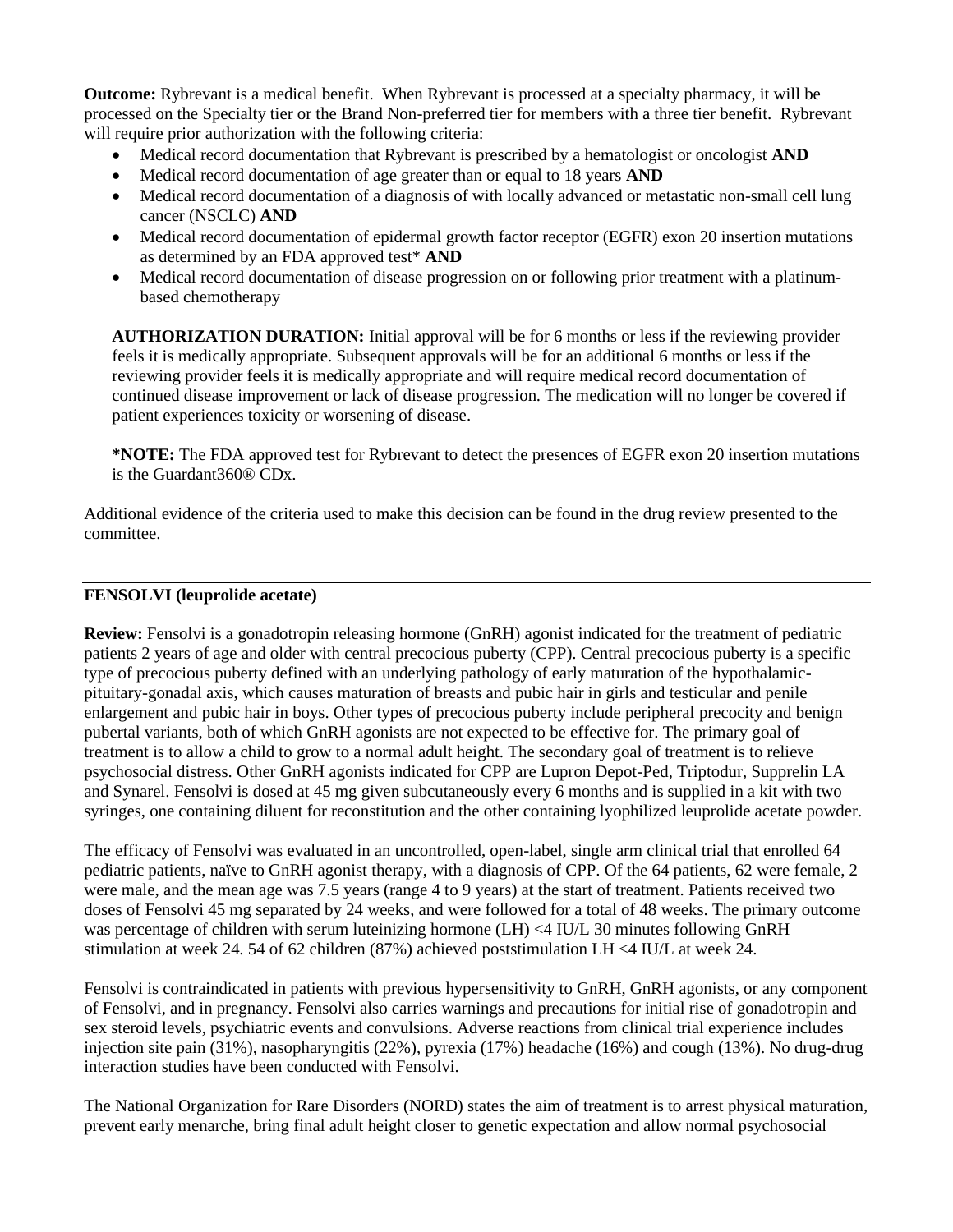development. Treatment with GnRH analogues have resulted in significant improvement in height in many children with precocious puberty. In general, treatment is required for those who progress rapidly through puberty. Those who progress slowly through puberty will do well without intervention.

Clinical Review including Clinical Information, Efficacy Evidence, Safety Evidence, Other Considerations and a Financial Review Based on Cost Analysis were presented.

**Clinical Discussion:** No comments or questions. The committee unanimously voted to accept the recommendations as presented. None were opposed.

**Financial Discussion**: Triptodur is more expensive once patients are greater than or equal to 25 kg. Not a significant price difference so not current value in preferring one agent over another. Are there any contracting opportunities in this space? No comments or questions. The committee unanimously voted to accept the recommendations as presented. None were opposed.

**Outcome:** Fensolvi is a medical benefit. When Fensolvi is processed at a specialty pharmacy, it will be processed on the Specialty tier or the Brand Non-preferred tier for members with a three tier benefit. Fensovli will require prior authorization with the following criteria:

- Medical record documentation of a diagnosis of central precocious puberty (CPP) **AND**
- Prescription written by or in consultation with a pediatric endocrinologist **AND**
- Medical record documentation of age greater than or equal to 2 years of age **AND**
- Medical record documentation of therapeutic failure on, intolerance to, or contraindication to Lupron Depot-Ped, Triptodur\* and Supprelin LA (\*prior authorization required)

**QUANTITY LIMIT:** Fensolvi (6 month) Subcutaneous Kit 45 mg: 45 mg per 6 months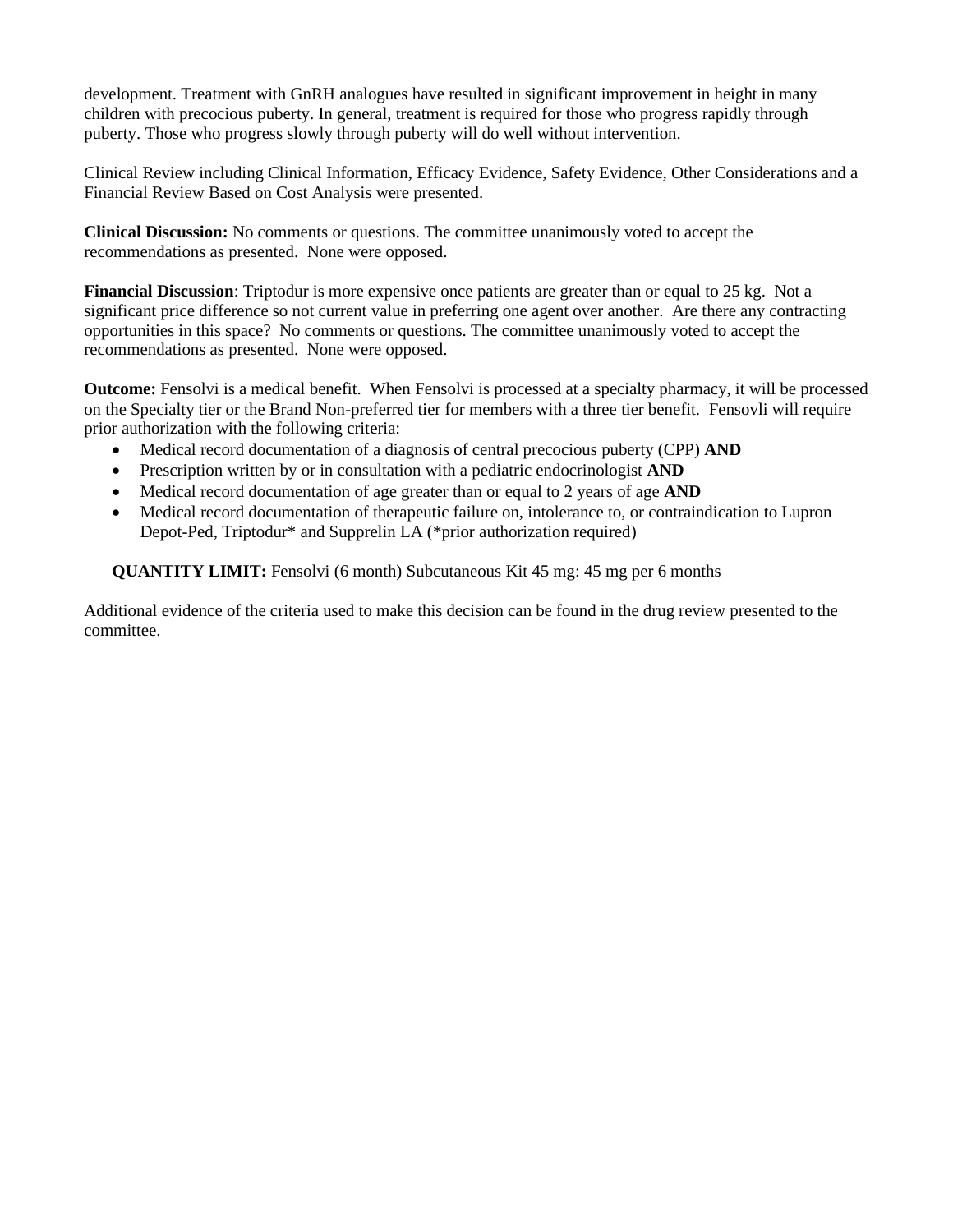## **FAST FACTS**

## **NPLATE (romiplostim)**

**Updated Indication:** Nplate is now indicated to increase survival in adults and in pediatric patients (including term neonates) acutely exposed to myelosuppressive doses of radiation (Hematopoietic Syndrome of Acute Radiation Syndrome [HS-ARS]).

**Current formulary status:** Medical Benefit, requiring a prior authorization; When processed at a specialty pharmacy: Specialty tier or Brand NP tier

**Recommendation:** There are no changes to the current formulary placement of Nplate. It is recommended that the following criteria and auth duration be added to Medical Benefit Policy 68.0 to incorporate the new indication:

# **HS-ARS**

- Medical record documentation of Hematopoietic Syndrome of Acute Radiation Syndrome (HS-ARS) AND
- Medical record documentation of suspected or confirmed acute exposure to myelosuppressive doses of radiation (estimated as radiation levels greater than 2 gray [Gy]).

# **AUTHORIZATION DURATION FOR HS-ARS:** One-time authorization for one administration of Nplate

**Discussion:** No comments or questions.

**Outcome:** The committee unanimously voted to accept the recommendations as presented. None were opposed.

Additional evidence of the criteria used to make this decision can be found in the drug review presented to the committee.

## **GOCOVRI (amantadine)**

**Updated Indication:** Gocovri are extended-release capsules of amantadine now indicated as adjunctive treatment to levodopa/carbidopa in patients with Parkinson's disease experiencing "off" episodes.

Previously Gocovri was indicated for the treatment of dyskinesia in patients with Parkinson's disease receiving levodopa-based therapy, with or without concomitant dopaminergic medications.

## **Current formulary status:** Non-formulary

**Recommendation:** There are no changes recommended to the formulary placement or current quantity limits of Gocovri. The following changes are recommended to Commercial Policy 499.0 to incorporate the new indication:

- Medical record documentation of dyskinesia with a diagnosis of Parkinson's disease **AND**
- Medical record documentation that the member is currently receiving and will continue levodopa-based therapy with the addition of Gocovri **AND**
- Medical record documentation of therapeutic failure on, intolerance to, or contraindication to immediaterelease amantadine

## **OR**

- Medical record documentation of "off episodes" with a diagnosis of Parkinson's disease **AND**
- Medical record documentation that Gocovri will be used as adjunctive treatment to levodopa/carbidopa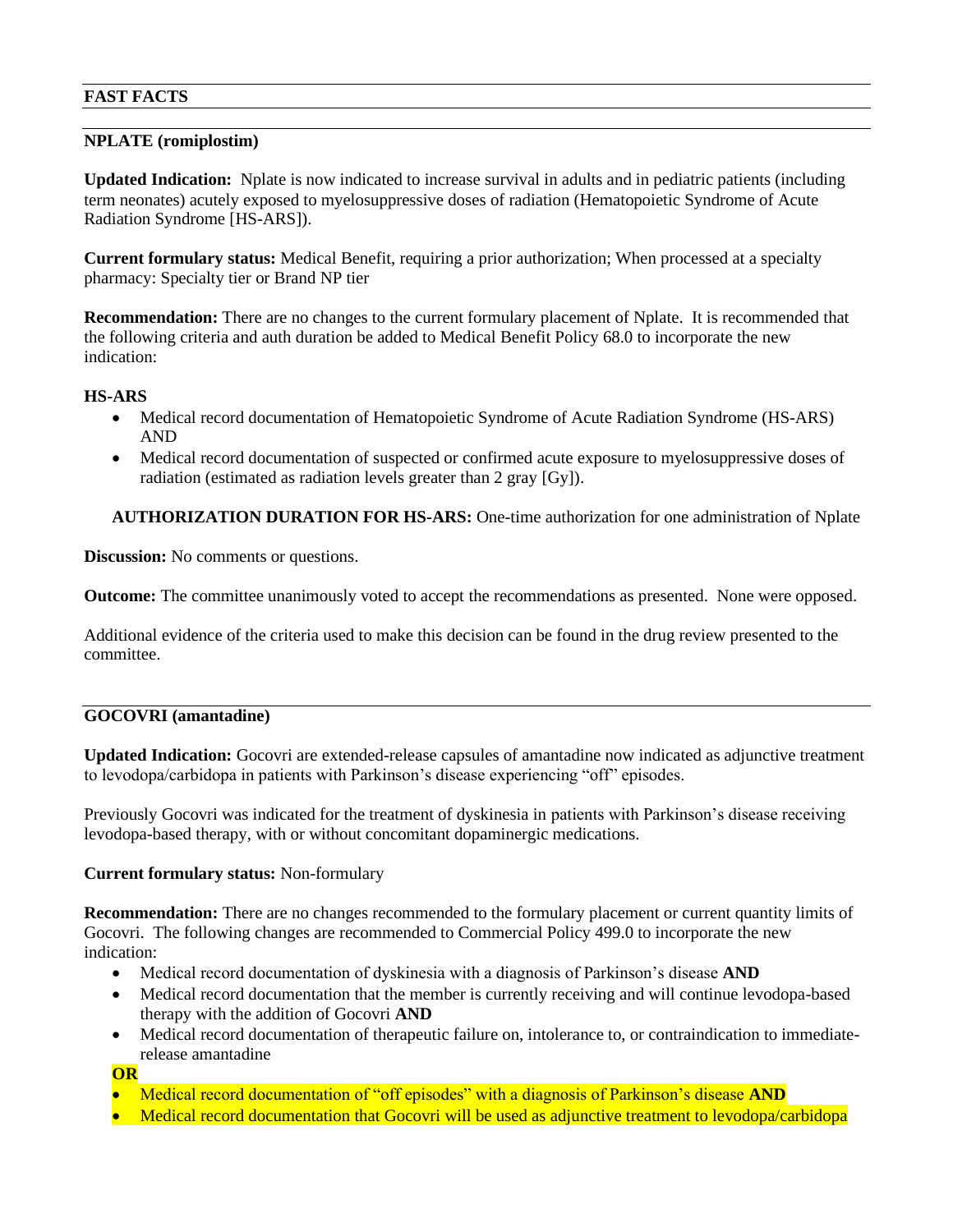**Discussion:** No comments or questions.

**Outcome:** The committee unanimously voted to accept the recommendations as presented. None were opposed.

Additional evidence of the criteria used to make this decision can be found in the drug review presented to the committee.

### **RAPIVAB (peramivir)**

**Updated Indication:** Rapivab is an influenza virus neuraminidase inhibitor now indicated for the treatment of acute uncomplicated influenza in patients 6 months and older who have been symptomatic for no more than two days.

*Previously Rapivab was only indicated for the treatment of acute uncomplicated influenza in patients 2 years of age and older who have been symptomatic for no more than two days*

**Current formulary status:** Rapivab is a medical benefit and does not require prior authorization.

**Recommendation:** No changes are recommended to the formulary placement of Rapivab at this time.

**Discussion:** No comments or questions.

**Outcome:** The committee unanimously voted to accept the recommendations as presented. None were opposed.

Additional evidence of the criteria used to make this decision can be found in the drug review presented to the committee.

## **BOTOX (onabotulinumtoxinA)**

**Updated Indication:** Botox is now indicated for the treatment of neurogenic detrusor overactivity (NDO) in pediatric patients 5 years of age and older who have an inadequate response to or are intolerant of anticholinergic medication.

Previously, Botox was indicated for the treatment of urinary incontinence due to detrusor overactivity associated with a neurologic condition [e.g., spinal cord injury (SCI), multiple sclerosis (MS)] in adults who have an inadequate response to or are intolerant of an anticholinergic medication.

**Current formulary status:** Medical Benefit, requiring a prior authorization, When processed at a specialty pharmacy: Specialty tier or Brand NP tier

**Recommendation:** No changes are recommended to the formulary placement, quantity limits, or authorization duration for Botox at this time. Currently Medical Benefit Policy 11 has criteria in place for urinary incontinence due to neurogenic bladder which do not specify age and are appropriate to the new indication. No changes are needed to the current policies.

**Discussion:** No comments or questions.

**Outcome:** The committee unanimously voted to accept the recommendations as presented. None were opposed.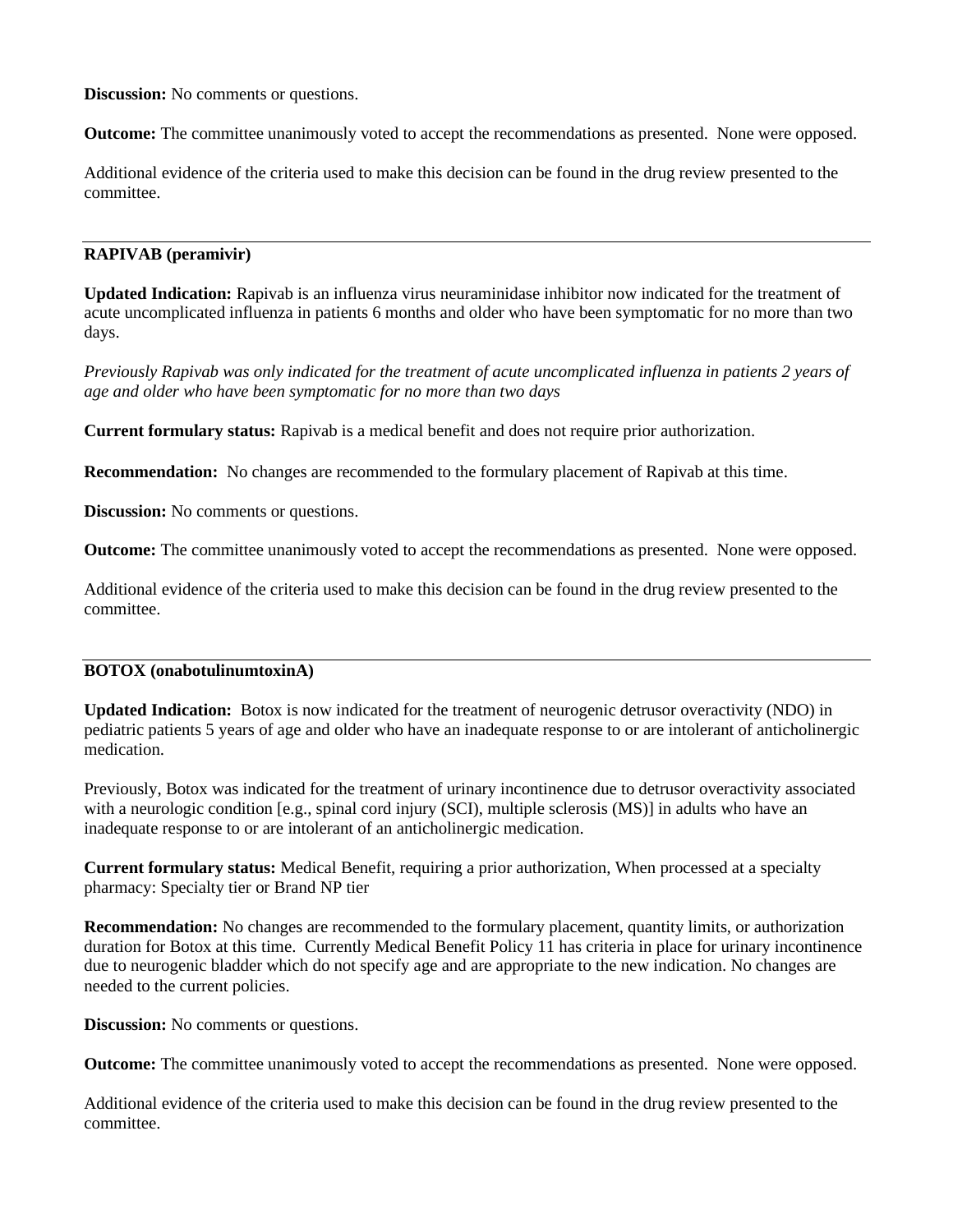# **HUMIRA (adalimumab)**

**Updated Indication:** Humira is now indicated for the treatment of moderately to severely active ulcerative colitis in adults and pediatric patients 5 years of age and older.

Limitations of use: Effectiveness has not been established in patients who have lost response to or were intolerant to TNF blockers.

*Previously, Humira was indicated for inducing and sustaining clinical remission in adult patients with moderately and severely active ulcerative colitis who have had an inadequate response to immunosuppressants such as corticosteroids, azathioprine or 6-mercaptopurine (6-MP). The effectiveness of Humira has not been established in patients who have lost response to or were intolerant to TNF blockers.* 

**Current formulary status:** Medical benefit requiring prior authorization

**Recommendation:** There are no changes to formulary status at this time. However, it is recommended to update the current policy to the following:

- Medical record documentation of a diagnosis of moderate to severe ulcerative colitis **AND**
- Medical record documentation that Humira is prescribed by a gastroenterologist **AND**
- Medical record documentation of age greater than or equal to 5 years **AND**
- Medical record documentation of therapeutic failure on, intolerance to, or contraindication to at least one conventional therapy: corticosteroids, aminosalicylates, or immunomodulators (e.g. 6-mercaptopurine or azathioprine) **AND**
- Medical record documentation that Humira is not being used concurrently with a tumor necrosis factor (TNF) blocker or other biologic agent

An exception for coverage of WEEKLY administration of Humira (which is self administered) may be made for members who meet all the following criteria:

- Medical record documentation of a diagnosis of moderate to severe ulcerative colitis **AND**
- Medical record documentation that Humira is prescribed by a gastroenterologist **AND**
- Medical record documentation of age greater than or equal to 5 years **AND**
- Medical record documentation of therapeutic failure on, intolerance to, or contraindication to at least one conventional therapy: corticosteroids, aminosalicylates, or immunomodulators (e.g. 6-mercaptopurine or azathioprine) **AND**
- Medical record documentation that Humira is not being used concurrently with a tumor necrosis factor (TNF) blocker or other biologic agent **AND**
- Medical record documentation of one of the following:
	- o For an adult:
		- **E** Medical record documentation of a contraindication to, intolerance to, or therapeutic failure on BIWEEKLY (every other week) administration of Humira **AND**
		- **E** Medical record documentation that the member has been compliant with BIWEEKLY administration of Humira **AND**
		- **EXECORDER** Medical record documentation of inadequate drug trough level (less than 7.5mcg/mL) to support weekly dosing, per American Gastroenterological Association (AGA) guidelines **OR**
		- **E** Medical record documentation that weekly dosing was initiated prior to the member turning 18 years and the member is well-controlled on this dose.

**OR**

 $\circ$  Medical record documentation that the member is less than 18 years of age and receiving an appropriate dose based on body weight.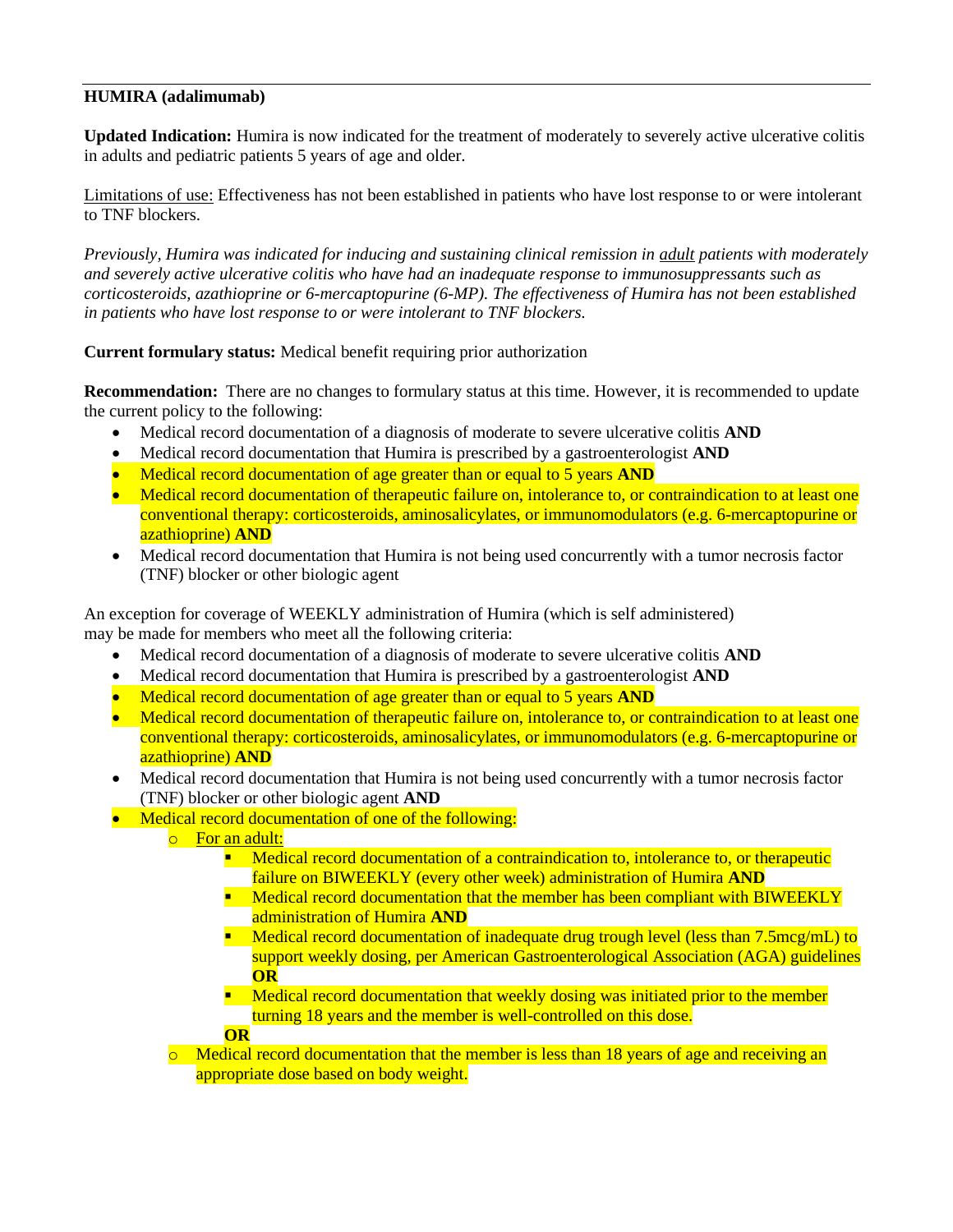# **AUTHORIZATION DURATION:**

For biweekly or weekly administration:

Approval for new starts and dose increases (biweekly to weekly), adalimumab will be given for an initial duration of six (6) months. For continuation of coverage, medical record documentation of clinical improvement or lack of progression in signs and symptoms of ulcerative colitis on six (6) months of adalimumab therapy is required.

After the initial six (6) month approval, subsequent approvals will be for a duration of one (1) year requiring medical record documentation of continued or sustained improvement in the signs and symptoms of ulcerative colitis while on adalimumab therapy.

# **MEDISPAN AUTHORIZATION LEVEL**: GPI-10

# **QUANTITY LIMIT FOR INITIAL APPROVALS:**

- Initial approvals (one week, one time approvals):
	- o Humira Pen Crohn's, UC-HS 40 mg/0.8 mL (6 pack pen kit) starter: 6 per 28 days
	- o Humira CF Crohn's-UC-HS 80 mg/0.8 mL (3 pack pen kit) or Humira CF pediatric Crohn's 80/0.8 mL (3 pack syringe kit) starter: 3 per 28 days
	- o Humira Pen 80 mg/0.8 mL pen (2 pack pen kit): 4 per 28 days
	- o Humira Pen-Pediatric UC Starter 80 mg/0.8mL (4 pack pen kit): 4 per 28 days
	- o Humira Pen 80 mg/0.8 mL and 40 mg/0.4 mL- Psoriasis, Uveitis, or adolescent Hidradenitis Suppurativa starter pack (3 pack pen kit): 3 per 28 days
- Maintenance dose:
	- o Adults:
		- Biweekly: 2 per 28 days
		- Weekly: 4 per 28 days
	- o Pediatric patients:
		- $\approx$  20 mg pen/syringe: 4 per 28 days
		- $\approx$  40 mg pen/syringe: 4 per 28 days
		- $\blacksquare$  80 mg pen kit: 2 per 28 days
- Renewals:
	- o Adults:
		- **E** Biweekly: 2 per 28 days
		- **Weekly:** 4 per 28 days
	- o Pediatric patients:
		- $\approx 20$  mg pen/syringe: 4 per 28 days
		- $\blacksquare$  40 mg pen/syringe: 4 per 28 days
		- $\blacksquare$  80 mg pen kit: 2 per 28 days

**Discussion:** Dr. Yarczower asked if we are ready to address changes in therapy due to antibody development or was this not addressed by the specialists? We didn't have this particular discussion with the specialists. Our main focus as part of this review was the failure of thiopurines. This may come up in the future as we evaluate preferred agents as part of class reviews.

**Outcome:** The committee unanimously voted to accept the recommendations as presented. None were opposed.

**Other Recommendations:** It is recommended to update the criteria (highlighted in yellow) in the following policies for UC:

MBP 5.0 (Remicade, Inflectra, Renflexis, Avsola)

- Must be at least 6 years of age; **AND**
- Must be prescribed by a gastroenterologist; **AND**
- Physician provided documentation of a diagnosis of moderate to severe ulcerative colitis **AND**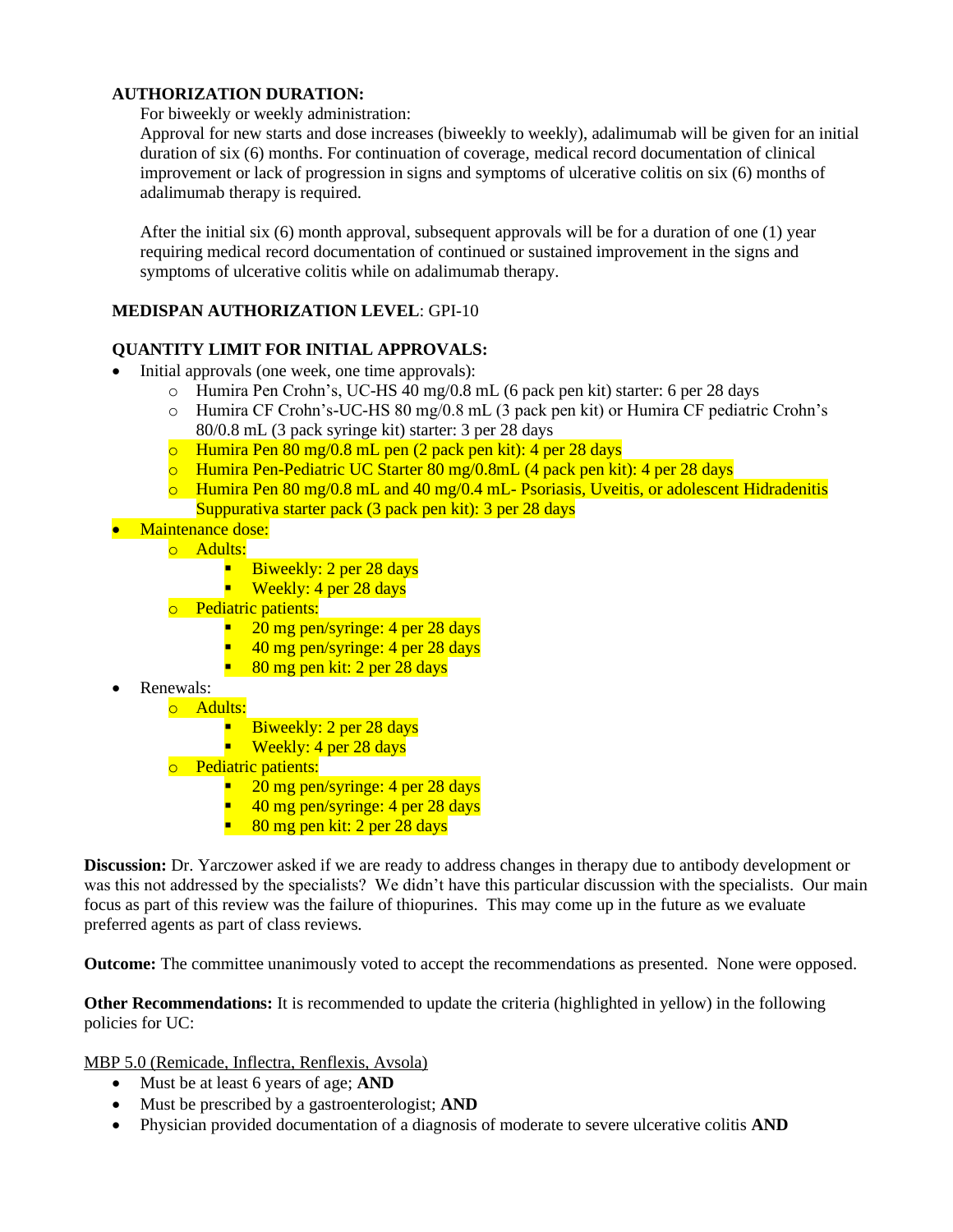- Physician provided documentation of failure on, intolerance to, or contraindication to at least one conventional therapy: corticosteroids, aminosalicylates or immunomodulators (eg, 6-mercaptopurine or azathioprine **AND**
- Medical record documentation that the infliximab product is not being used concurrently with a TNF blocker or other biologic agent **AND**
- Medical record documentation of one of the following:
	- $\circ$  Therapeutic failure on, intolerance to, or contraindication to at least a 12 week trial of Humira\* **OR**
	- $\circ$  Medical record documentation that infliximab is being prescribed to induce disease remission **AND**
- One of the following:
	- o For infliximab biosimilar requests other than Avsola (e.g. Renflexis, Inflectra), medical record documentation of a therapeutic failure on, intolerance to, or contraindication to infliximab-axxq (Avsola) **OR**
	- o For infliximab reference product requests (i.e. Remicade), medical record documentation of a therapeutic failure on, intolerance to, or contraindication to infliximab-axxq (Avsola) **AND** infliximab-abda (Renflexis), **AND** infliximab-dyyb (Inflectra).

MBP 5.0 (Remicade, Inflectra, Renflexis, Avsola)

- Must be at least 6 years of age; **AND**
- Must be prescribed by a gastroenterologist; **AND**
- Physician provided documentation of a diagnosis of moderate to severe ulcerative colitis **AND**
- Physician provided documentation of failure on, intolerance to, or contraindication to at least one conventional therapy: corticosteroids, aminosalicylates or immunomodulators (eg, 6-mercaptopurine or azathioprine **AND**
- Medical record documentation that the infliximab product is not being used concurrently with a TNF blocker or other biologic agent **AND**
- Medical record documentation of one of the following:
	- $\circ$  Therapeutic failure on, intolerance to, or contraindication to at least a 12 week trial of Humira<sup>\*</sup> **OR**
	- o Medical record documentation that infliximab is being prescribed to induce disease remission **AND**
- One of the following:
	- o For infliximab biosimilar requests other than Avsola (e.g. Renflexis, Inflectra), medical record documentation of a therapeutic failure on, intolerance to, or contraindication to infliximab-axxq (Avsola) **OR**
	- o For infliximab reference product requests (i.e. Remicade), medical record documentation of a therapeutic failure on, intolerance to, or contraindication to infliximab-axxq (Avsola) **AND** infliximab-abda (Renflexis), **AND** infliximab-dyyb (Inflectra).

**Discussion:** No comments or questions.

**Outcome:** The committee unanimously voted to accept the recommendations as presented. None were opposed.

Additional evidence of the criteria used to make this decision can be found in the drug review presented to the committee.

# **ACTEMRA (tocilizumab)**

**Updated Indication:** Actemra subcutaneous injection is indicated for slowing the rate of decline in pulmonary function for adult patients with systemic sclerosis-associated interstitial lung disease (SSc-ILD).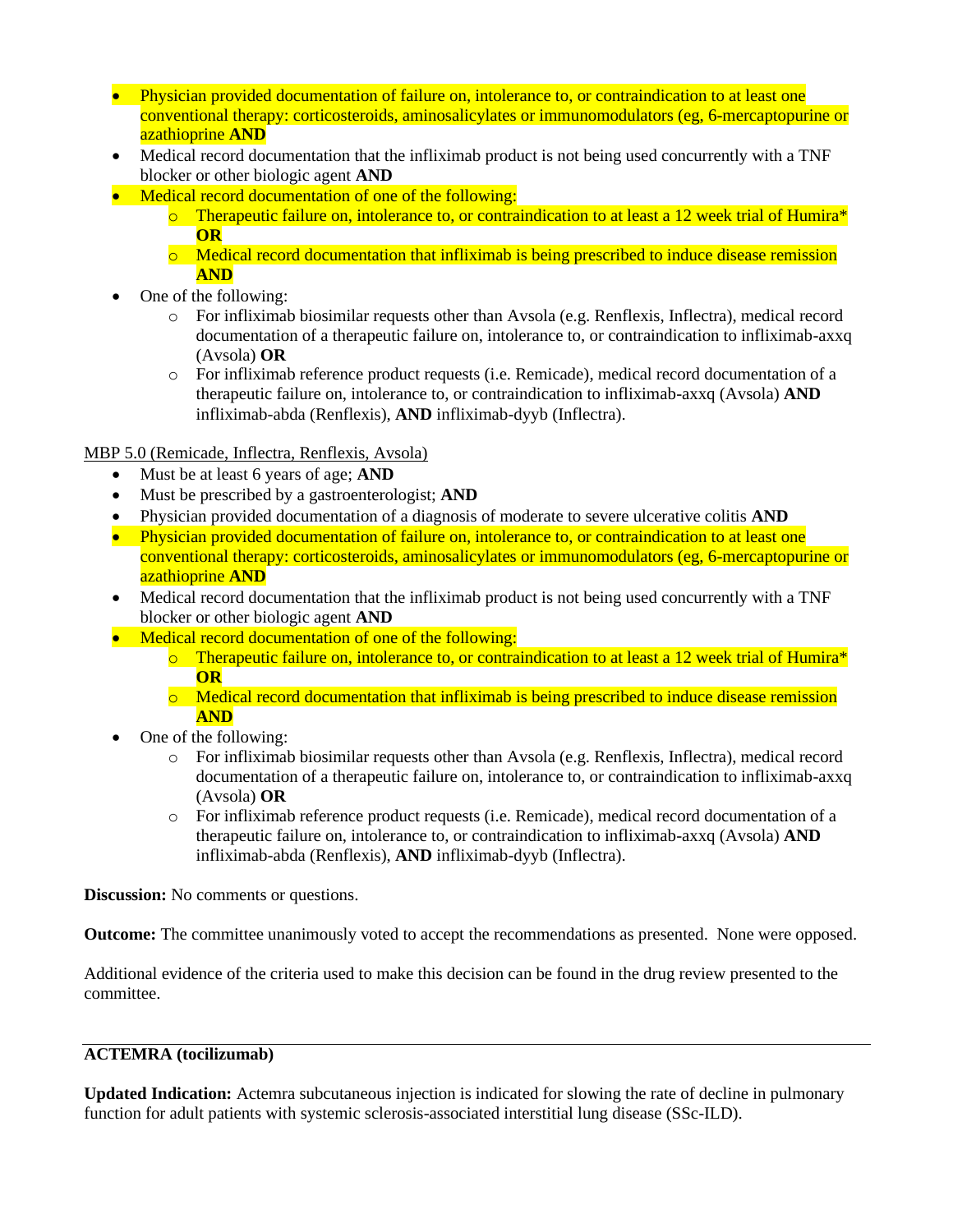**Current formulary status:** Pharmacy benefit, Brand Non-preferred tier, with a prior authorization required. Quantity limits apply.

**Recommendation:** There are no changes to formulary status at this time. However, it is recommended that the following prior authorization criteria be added to the Actemra subcutaneous policy:

### **Systemic Sclerosis-associated Interstitial Lung Disease (SSc-ILD)**

- Prescription written by or in consultation with a pulmonologist and/or rheumatologist **AND**
- Medical record documentation that member is 18 years of age or greater **AND**
- Medical record documentation of a diagnosis of systemic sclerosis-associated interstitial lung disease **AND**
- Medical record documentation of all of the following:
	- $\circ$  Onset of disease (first non-Raynaud symptom) less than or equal to 5 years
	- o Baseline forced vital capacity (FVC)
- Medical record documentation that medication is not being used concurrently with a TNF blocker or other biologic agent

### **AUTHORIZATION DURATION:**

Approval will be given for an initial duration of six (6) months. For continuation of coverage, medical record documentation of clinical improvement or lack of progression in signs and symptoms of SSc-ILD on six (6) months of Actemra is required.

After the initial six (6) month approval, subsequent approvals for coverage will be for a duration of one (1) year. Reevaluation of coverage will be every one (1) year requiring medical record documentation of continued or sustained improvement in the signs and symptoms of SSc-ILD while on Actemra therapy.

## **MEDISPAN AUTHORIZATION LEVEL:** GPI-14

**QUANTITY LIMIT:** 3.6 mL per 28 days (for the Letter ONLY)

**Discussion:** Aubrielle asked how significant it is having the onset of disease information? Inclusion criteria for the trial required members to meet diagnostic criteria as recommended by EULAR. There was also discussion regarding confirmation of diagnosis. It was recommended to mimic something similar to the existing Ofev policy and/or seek specialist input.

**Outcome:** After the above discussion it was determined that the best course of action is to seek specialist input the appropriate diagnosis of SSc-ILD as well as the significant of the time of disease onset. Actemra for SSc-ILD will be further evaluated at a future P&T committee meeting.

Additional evidence of the criteria used to make this decision can be found in the drug review presented to the committee.

#### **KEYTRUDA (pembrolizumab)**

**Updated Indication:** Keytruda is now indicated:

- in combination with trastuzumab and fluoropyrimidine- and platinum-containing chemotherapy, for the first-line treatment of patients with locally advanced unresectable or metastatic HER2 positive gastric or gastroesophageal junction adenocarcinoma. Previously Keytruda was indicated for third-line treatment of PD-L1 positive recurrent or metastatic gastric or GEJ adenocarcinoma.
- for the treatment of patients with locally advanced cutaneous squamous cell carcinoma (cSCC) that is not curable by surgery or radiation. Previously Keytruda was indicated for recurrent and metastatic disease.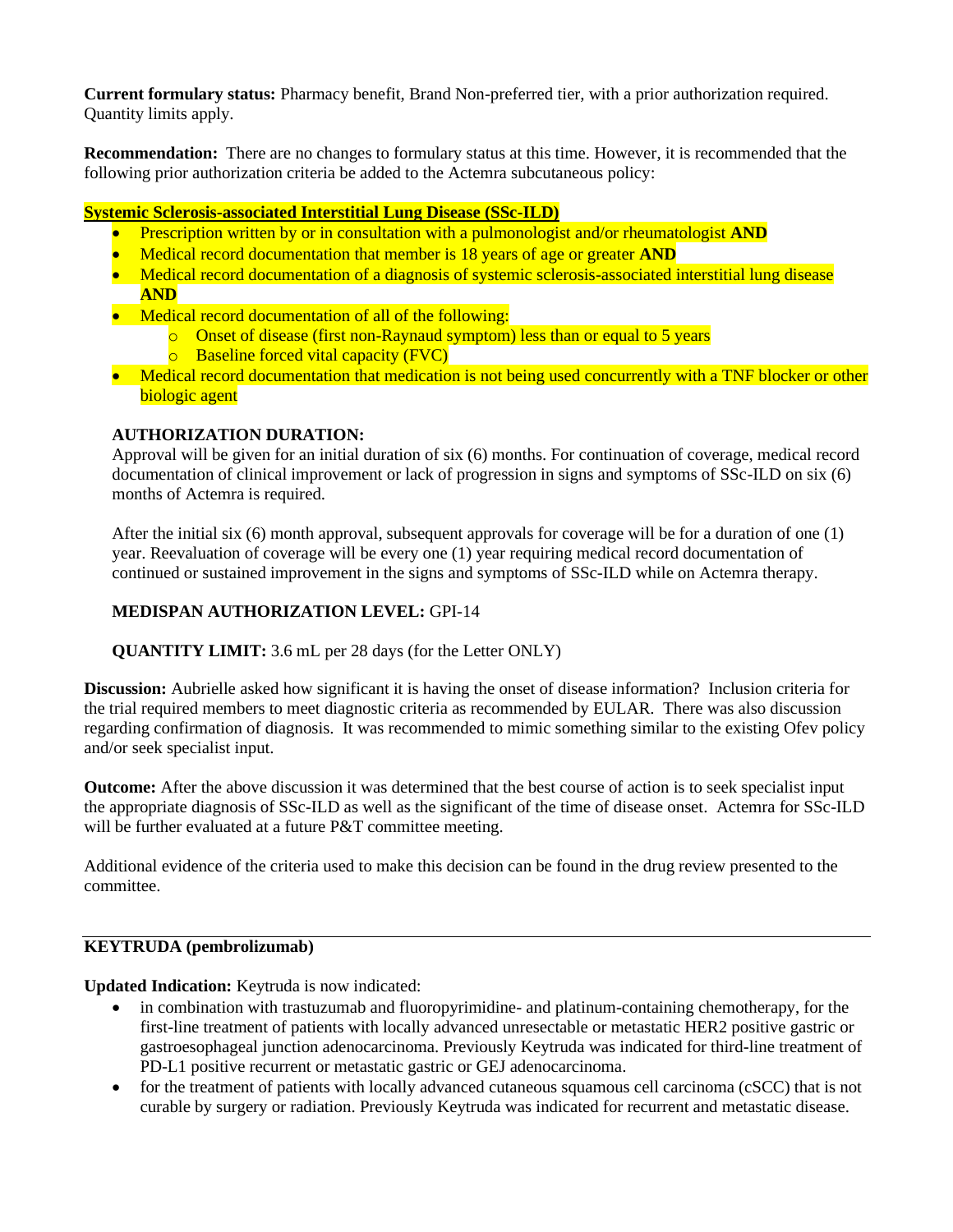**Current formulary status:** Medical Benefit, requiring a prior authorization; When processed at a specialty pharmacy: Specialty tier or Brand NP tier

**Recommendation:** There are no changes to the formulary placement or authorization duration of Keytruda. The following changes are recommended to the criteria in the Medical Benefit Policy 119.0 for Keytruda to incorporate the new indications.

- **7. Gastric Cancer** 
	- Prescription written by a hematologist/oncologist **AND**
	- Medical record documentation of one of the following:
		- o Medical record documentation of a diagnosis of recurrent locally advanced or metastatic gastric or gastroesophageal junction adenocarcinoma **AND**
		- o Medical record documentation that tumors express PD-L1 (combined positive score [CPS] greater than or equal to 1) as determined by an FDA-approved test **AND**
		- o Medical record documentation of disease progression on or after two or more prior lines of therapy (including fluoropyrimidine- and platinum-containing chemotherapy)\* **AND**
		- o If patient has HER2-positive disease, medical record documentation of disease progression on or after HER2/neu-targeted therapy (including but not limited to trastuzumab (Herceptin))\*

**OR** 

- o Medical record documentation of a diagnosis of locally advanced unresectable or metastatic HER-2 positive gastric or gastroesophageal junction adenocarcinoma **AND**
- o Medical record documentation that Keytruda will be used as first-line treatment **AND**
- $\circ$  Medical record documentation that Keytruda will be used in combination with trastuzumab, fluoropyrimidine- and platinum-containing chemotherapy

\*Note to reviewer: Current recommendations intend Keytruda to be used as third-line treatment (i.e. patient is to have 2 prior lines of therapy, one of which must include HER2/neu-targeted therapy if the patient has HER-2 positive disease)

## **17. Cutaneous Squamous Cell Carcinoma (cSCC)**

- Prescription written by a hematologist/oncologist **AND**
- Medical record documentation of recurrent or metastatic cutaneous squamous cell carcinoma **OR** locally advanced cutaneous squamous cell carcinoma **AND**
- Medical record documentation that the patient's disease is not curable by surgery **AND**
- Medical record documentation that the patient's disease is not curable by radiation

Upon review of the Medical Benefit Policy 119.0 Keytruda (pembrolizumab) it was identified by DHS that the policy was more restrictive than FDA label for the Esophageal Cancer indication. The policy was updated as below to be consistent with FDA approved indication for DHS approval.

## **12. Esophageal Cancer**

- Prescription written by a hematologist/oncologist **AND**
- Medical record documentation that patient is ≥ 18 years of age **AND**
- One of the following:
	- o Medical record documentation of a diagnosis of locally advanced or metastatic squamous cell carcinoma of the esophagus or gastroesophageal junction (GEJ) **AND**
	- $\circ$  Medical record documentation that tumors express PD-L1 (CPS  $\geq$ 10) as determined by an FDA-approved test **AND**
	- o Medical record documentation of disease progression after one or more prior lines of systemic therapy for advanced disease.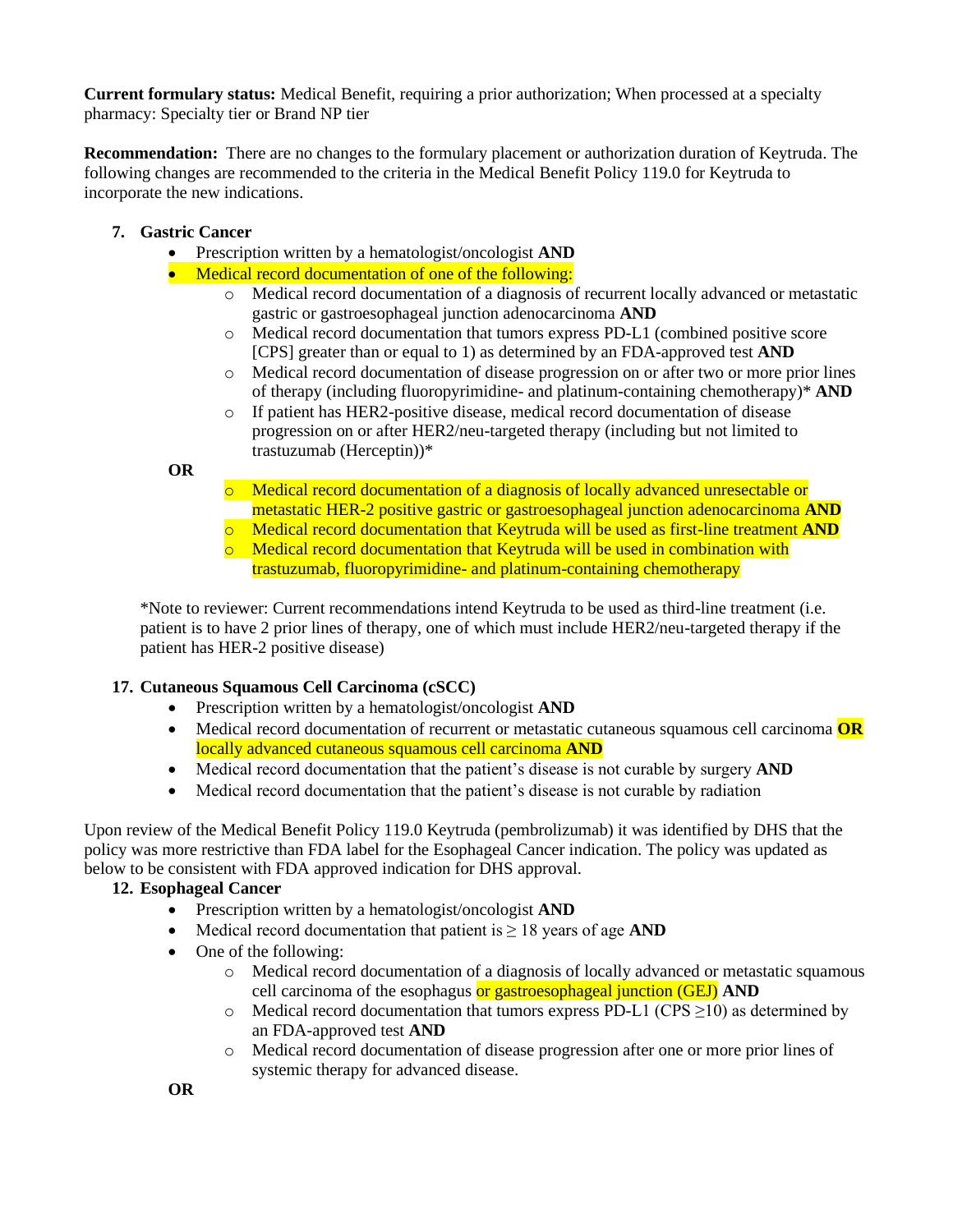- o Medical record documentation of a diagnosis of locally advanced or metastatic esophageal or gastroesophageal junction (GEJ) carcinoma not amenable to surgical resection or definitive chemoradiation **AND**
- o Medical record documentation of use in combination with platinum (oxaliplatin or cisplatin) and fluoropyrimidine-based (fluorouracil or capecitabine) chemotherapy

o

**Discussion:** No comments or questions.

**Outcome:** The committee unanimously voted to accept the recommendations as presented. None were opposed.

Additional evidence of the criteria used to make this decision can be found in the drug review presented to the committee.

# **BENLYSTA (belimumab)**

**Updated Indication:** Benlysta is now indicated in adult patients with active lupus nephritis (LN) who are receiving standard therapy.

*Note: Benlysta is also indicated in patients 5 years of age and older with active, antibody-positive systemic lupus erythematosus (SLE) who are receiving standard therapy.* 

Limitations of use: The efficacy of Benlysta has not been evaluated in patients with severe active central nervous system lupus. Benlysta has not been studied in combination with other biologics. The use of Benlysta is not recommended in these situations.

**Current formulary status:** Benlysta autoinjector/prefilled syringes are a pharmacy benefit available at the Specialty tier or the Brand Non-Preferred tier for members with a three tier benefit. Benlysta vials are a medical benefit, if processed through a specialty pharmacy, it will process at Specialty tier or the Brand Non-Preferred tier for members with a three tier benefit. Benlysta requires a prior authroization with the following criteria.

**Recommendation:** There are no changes to the current formulary status at this time. However, it is recommended to add a section to the Benlysta SC and Benlysta vial policies for Lupus Nephritis. It is also recommended to update the authorization duration and quantity limits for Lupus Nephritis. It is recommended to update the limitation from the vial policy to the following: "Limitation: Benlysta has not been studied in combination with other biologics. Use of Benlysta is not recommended in these situations."

Update the criteria in the SLE section of the SC policy- "Medical record documentation of no active severe nephritis or central nervous system (CNS) involvement"

## Lupus Nephritis

- Medical record documentation of a diagnosis of active lupus nephritis, Class III, IV, V alone or in combination, confirmed by a kidney biopsy **AND**
- Medical record documentation of age greater than or equal to 18 **AND**
- Prescription written by or in consultation with a rheumatologist or nephrologist **AND**
- Medical record documentation that Benlysta will be prescribed in combination with standard therapy (e.g. mycophenolate mofetil (MMF), corticosteroids, cyclophosphamide, azathioprine)

Authorization Duration: Initial approval will be for 12 months. Subsequent approvals will be for 12 months. Reauthorization will require the following:

• Medical record documentation of a positive clinical response to Benlysta (e.g. improvement/stabilization in UPCR, eGFR, renal-related events) **AND**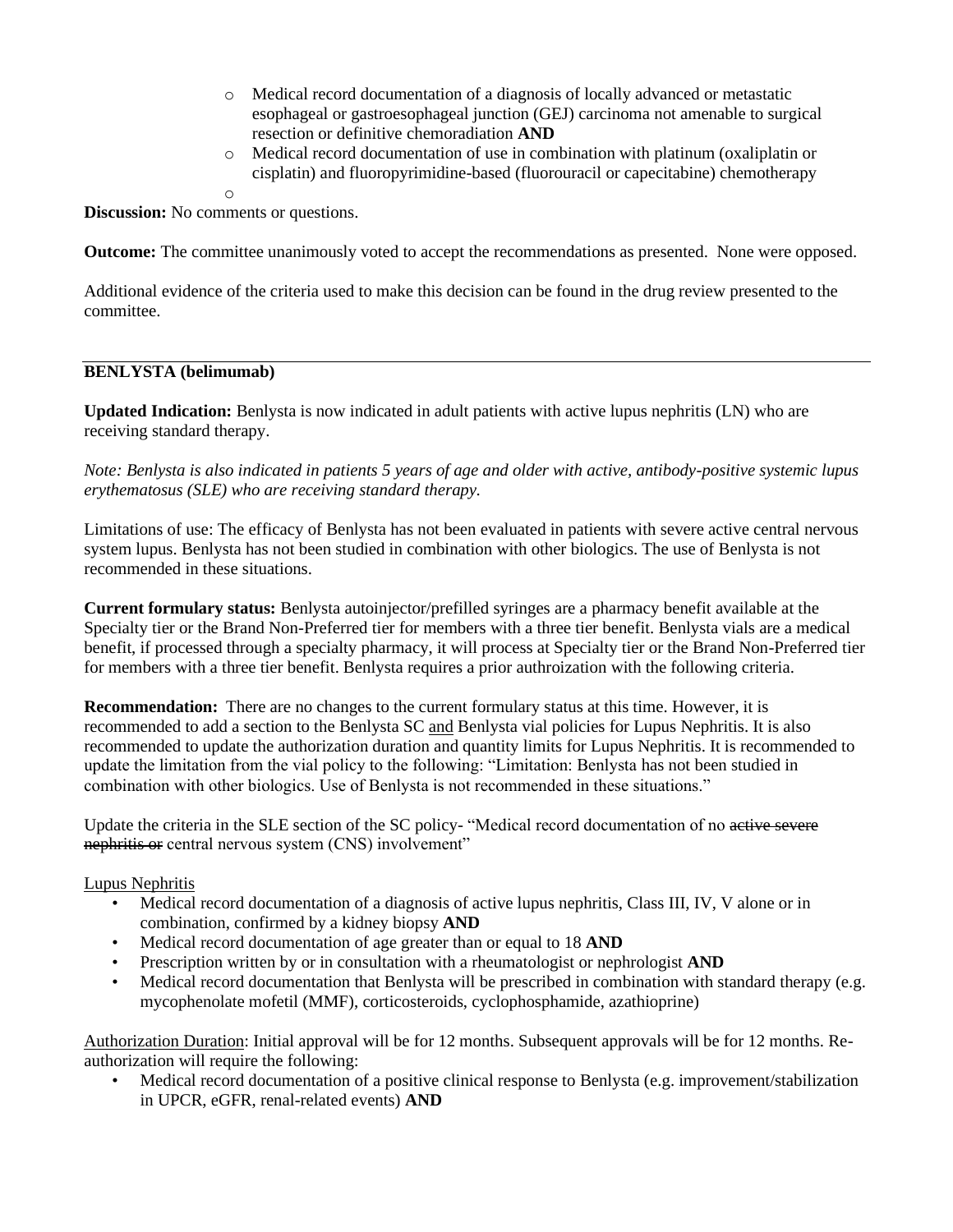• Medical record documentation that Benlysta will be prescribed in combination with standard therapy (e.g. mycophenolate mofetil (MMF), corticosteroids, cyclophosphamide, azathioprine)

QL for Benlysta SC: For SLE: 4 mL per 28 days; For LN: initial: one-time, two week auth duration: 8 mL per 28 days, remainder of the authorization: 4 mL per 28 days; subsequent authorization: 4 mL per 28 days

**Discussion:** No comments or questions.

**Outcome:** The committee unanimously voted to accept the recommendations as presented. None were opposed.

Additional evidence of the criteria used to make this decision can be found in the drug review presented to the committee.

## **YERVOY (ipilimumab)**

**Updated Indication:** Yervoy is now indicated in combination with nivolumab (Opdivo) for the treatment of adult patients with unresectable or metastatic melanoma.

Yervoy is also indicated for treatment of unresectable or metastatic melanoma in adults and pediatric patients 12 years and older as monotherapy and for adjuvant treatment of patients with cutaneous melanoma with pathologic involvement of regional lymph nodes of more than 1 mm who have undergone complete resection, including total lymphadenectomy.

**Current formulary status:** Medical Benefit, requiring a prior authorization; When processed at a specialty pharmacy: Specialty tier or Brand NP tier

**Recommendation:** No changes are recommended for the formulary placement of Yervoy. Currently, the melanoma criteria in Medical Benefit Policy 91.0 for Yervoy was based on previous NCCN guidelines. The following changes are recommended to the Medical Benefit Policy to match the new indication and current NCCN guidelines:

- Prescription written by a hematologist/oncologist **AND**
- Medical record documentation of unresectable stage III or IV or metastatic melanoma AND
- One of the following:
	- o Medical record documentation of use in combination with nivolumab for first line therapy **OR**
	- o Medical record documentation of use as a single agent or in combination with nivolumab as second-line or subsequent therapy for disease progression if not previously used **OR**
	- o Medical record documentation of use as a single-agent reinduction therapy in select patients who experienced no significant systemic toxicity during prior ipilimumab therapy and who relapse after initial clinical response or progress after stable disease >3 months

#### **OR**

- Prescription written by a hematologist/oncologist **AND**
- Medical record documentation of use as a single agent for adjuvant therapy:
	- $\circ$  For Stage IIIA with metastases  $> 1$  mm, or Stage IIIB or Stage IIIC cutaneous melanoma with nodal metastases following a complete lymph node dissection or resection **OR**
	- o Following complete lymph node dissection and/or complete resection of nodal recurrence

**Discussion:** No comments or questions.

**Outcome:** The committee unanimously voted to accept the recommendations as presented. None were opposed.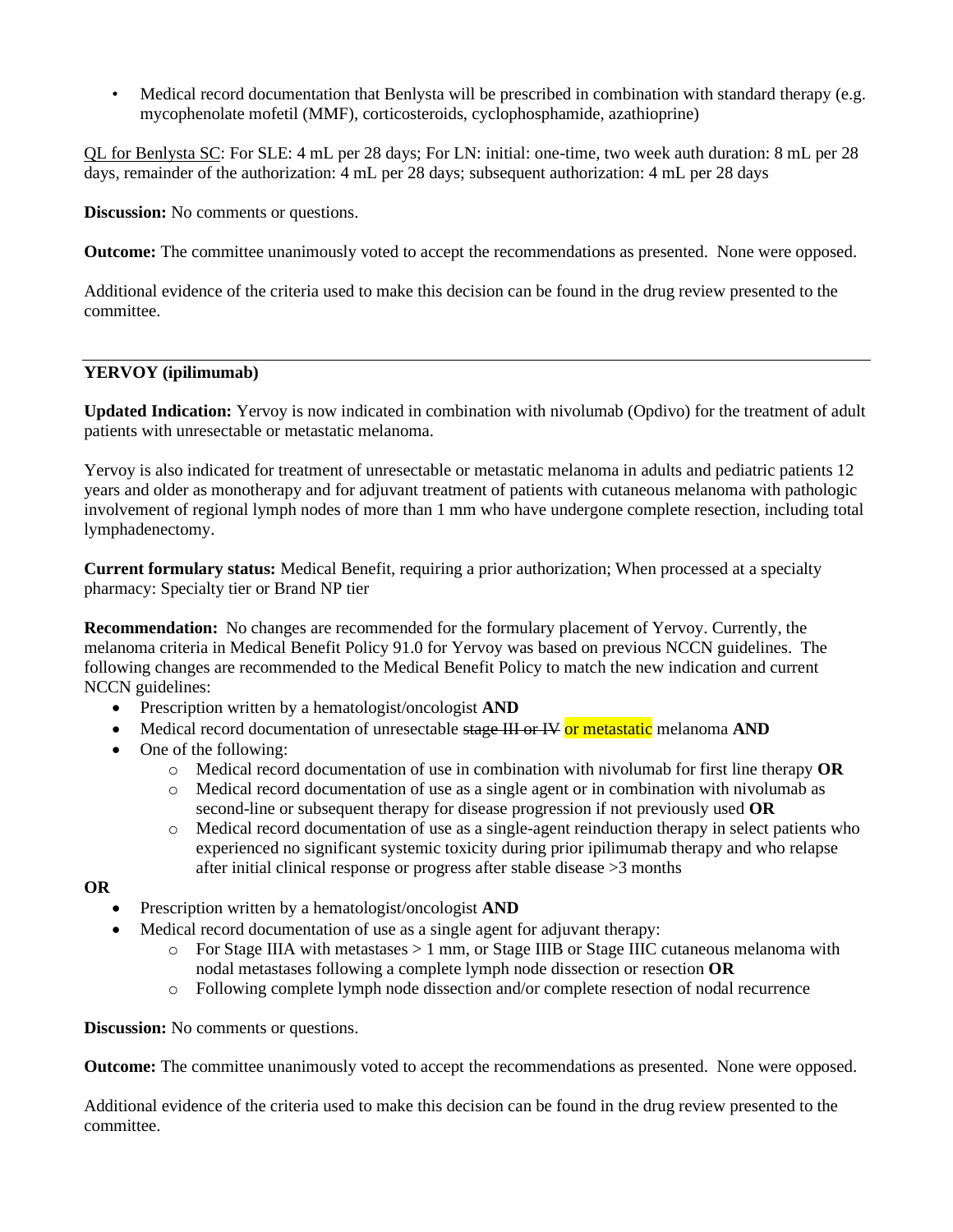## **TRODELVY (sacituzumab govitecan-hziy)**

**Updated Indication:** Trodelvy is now indicated for the treatment of adult patients with unresectable locally advanced or metastatic triple-negative breast cancer (mTNBC) who have received two or more prior systemic therapies, at least one of them for metastatic disease.

Previously, Trodelvy had an accelerated approval for the treatment of adult patients with only metastatic triplenegative breast cancer (mTNBC) who have received at least two prior therapies for metastatic disease.

**Current formulary status:** Medical Benefit, requiring a prior authorization; When processed at a specialty pharmacy: Specialty tier or Brand NP tier

**Recommendation:** There are no changes to the formulary placement of Trodelvy. The following changes are recommended to Medical Benefit Policy 216.0 to incorporate the changes to the indication:

### **Breast Cancer**

- Medical record documentation that Trodelvy is written by a hematologist/oncologist **AND**
- Medical record documentation of age greater than or equal to 18 years **AND**
- Medical record documentation of diagnosis of **unresectable locally advanced or** metastatic triple-negative breast cancer\* **AND**
- Medical record documentation of trial of at least two previous lines of systemic therapy, of which at least one was for metastatic disease

**\*Note:** Triple negative breast cancer lacks expression of estrogen receptor (ER-negative), progesterone receptor (PR-negative) and human epidermal growth factor receptor 2 (HER2-negative).

**Discussion:** No comments or questions.

**Outcome:** The committee unanimously voted to accept the recommendations as presented. None were opposed.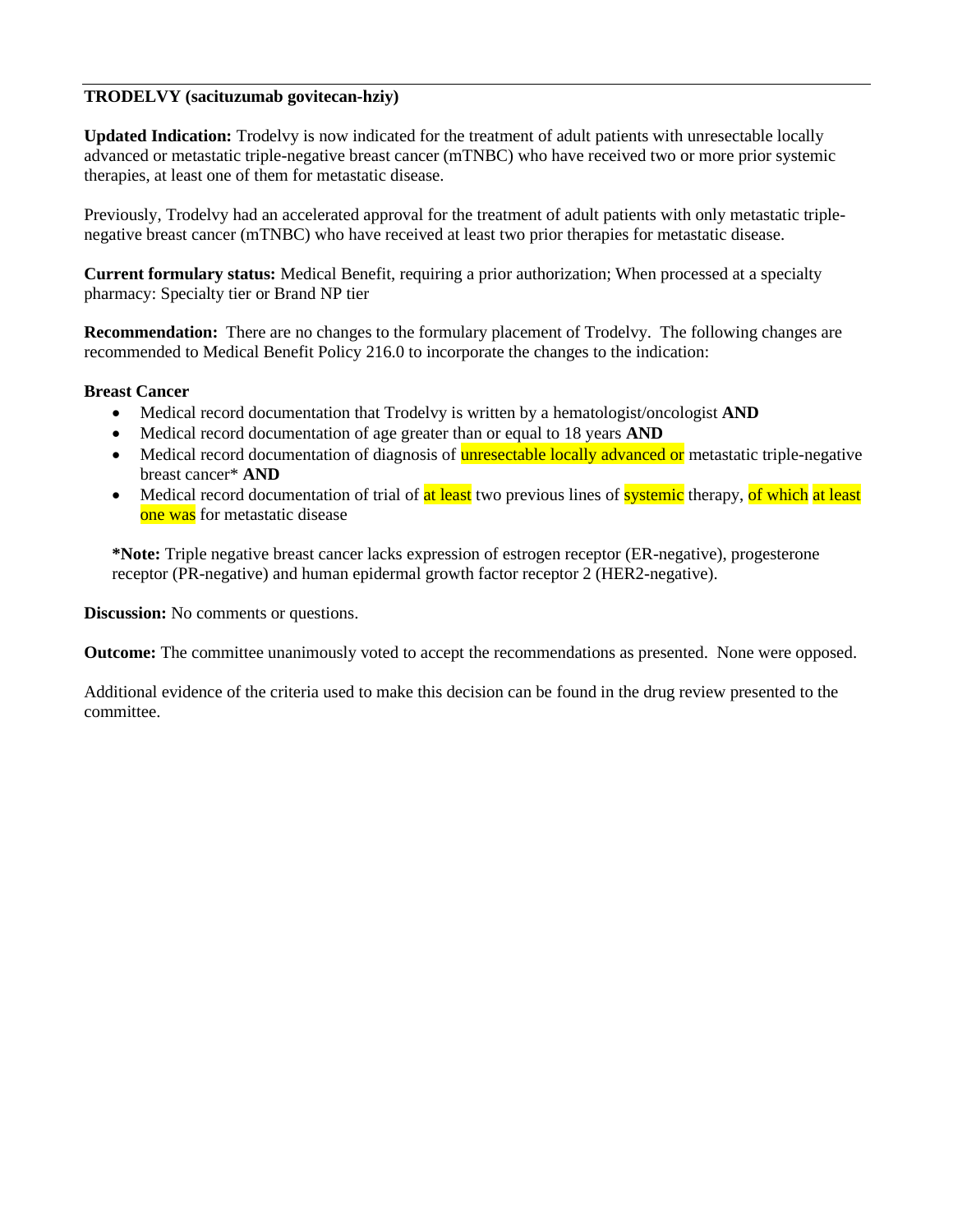### **UPDATES**

# **METFORMIN ER OSMOTIC AND METFORMIN ER GASTRIC TABLETS UPDATE**

**Background:** Based on discussion at the June Quarterly Case Audit, it was recommended that a policy be created for reviewing metformin ER osmotic (generic Fortamet ER) and metformin ER gastric (generic Glumetza ER) to ensure consistency among reviewers as pharmacists have noticed that there is inconsistency with alternatives given between reviewers.

**Recommendations:** It is recommended that the following prior authorization criteria and quantity limits apply:

• Medical record documentation of therapeutic failure on, intolerance to, or contraindication to metformin IR tablets AND metformin ER tablets (generic Glucophage XR) at maximum dosage (2 grams per day = 4 tablets of 500mg per day).

**QUANTITY LIMIT:** 2 tablets per day

**Discussion:** No comments or questions.

**Outcome:** The committee unanimously voted to accept the recommendations as presented. None were opposed.

Additional evidence of the criteria used to make this decision can be found in the drug review presented to the committee.

## **SANTYL OINTMENT (collagenase)**

**Background:** We discussed the current re-authorization criteria and we determined it is not measurable. We decided it would be more appropriate to review the renewal requests with the initial criteria to determine medical necessity of continued use.

**Recommendation:** There are no changes to formulary status at this time. However, it is recommended to update the re-authorization criteria to the following:

**AUTHORIZATION DURATION:** Initial approval will be for 3 months. Subsequent approval will be for 3 months. Re-authorization will require the following:

- Medical record documentation that the member has been evaluated by a burn, a wound care specialist, or other specialist with experience in the management of severe wounds AND
- Medical record documentation of the wound length and width AND
- Medical record documentation of anticipated duration of therapy AND
- Medical record documentation that the prescribed dose is medically necessary based on the size and intended duration of therapy\*

**\*NOTE:** Please calculate the dose on the manufacturer's website to confirm it is within a medically appropriate range- <https://santyl.com/hcp/dosing>

**Discussion:** No comments or questions.

**Outcome:** The committee unanimously voted to accept the recommendations as presented. None were opposed.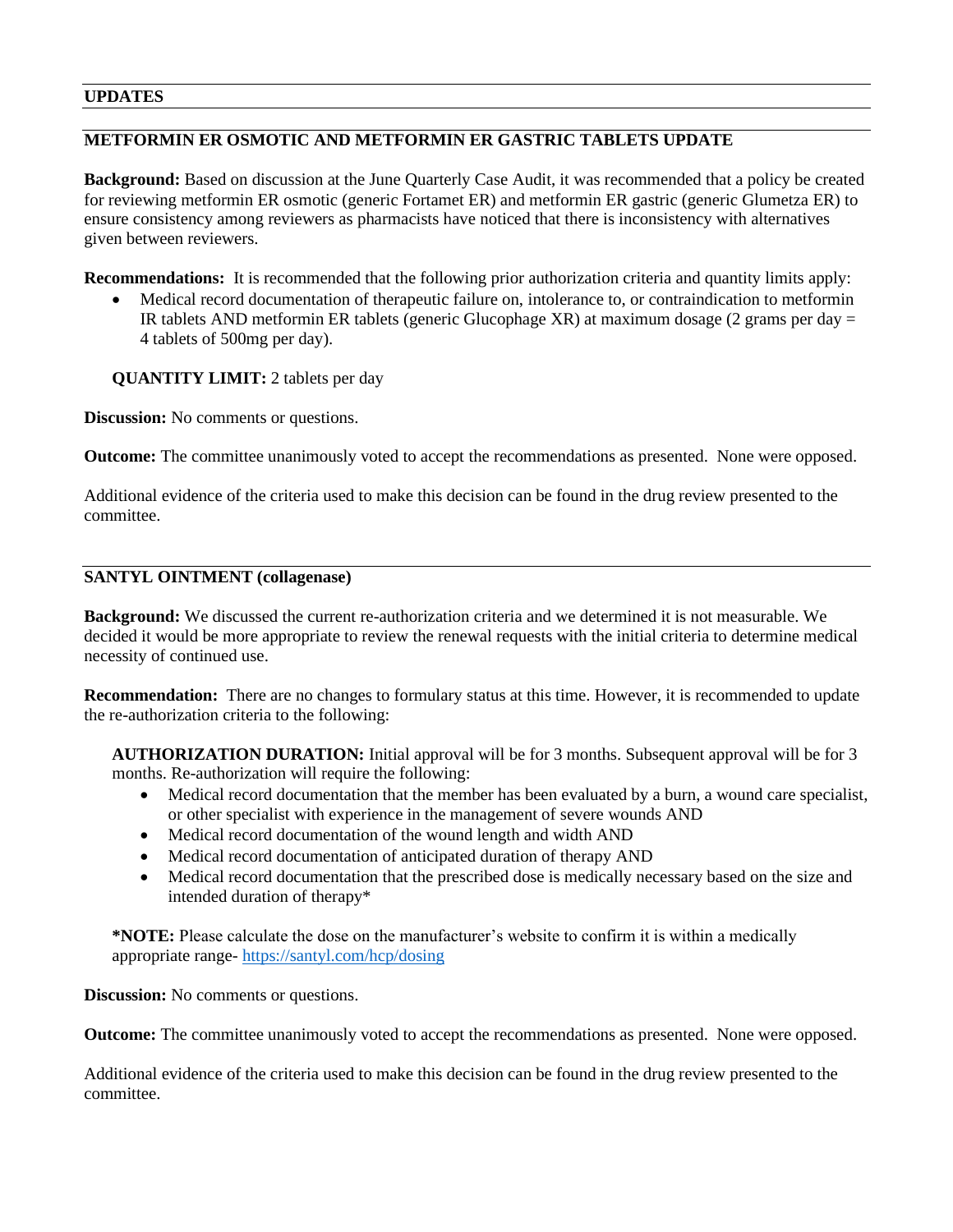# **QVAR AND ASMANEX**

**Background:** At the previous P&T, it was recommended that Asmanex and Qvar should move to a Tier 3 for Commercial/Exchange/CHIP. However, this tier does not translate appropriately to exchange plans.

### **Recommendation:**

Commercial/Exchange/CHIP (1/1/2022):

### **Asmanex:**

For Commercial/Exchange/CHIP, it is recommended to move Asmanex to a Brand Non-Preferred tier and it will require a Step Therapy with the following criteria:

• Medical record documentation of therapeutic failure on, intolerance to, or contraindication to Arnuity Ellipta or Flovent Diskus/Flovent HFA AND Pulmicort Flexhaler.

### **Qvar:**

For Commercial/Exchange/CHIP, it is recommended to move Qvar to a Brand Non-Preferred tier and it will require a Step Therapy with the following criteria:

• Medical record documentation of therapeutic failure on, intolerance to, or contraindication to Arnuity Ellipta or Flovent Diskus/Flovent HFA AND Pulmicort Flexhaler.

**Discussion:** No comments or questions.

**Outcome:** The committee unanimously voted to accept the recommendations as presented. None were opposed.

Additional evidence of the criteria used to make this decision can be found in the drug review presented to the committee.

## **CRESEMBA (isavuconazonium sulfate)**

**Background:** Cresemba is an azole antifungal with activity against invasive aspergillosis and mucormycosis. It is indicated for the treatment of invasive aspergillosis and mucormycosis in adults. Aspergillosis and mucormycosis are two different types of invasive species that primarily affect patients with a weakened immune system, such as patients undergoing chemoradiation, patients being treated for HIV, or patients taking immunosuppressive therapy. An off-label, but medically accepted use of Cresemba is for the treatment of esophageal Candidiasis in patients with HIV. Other agents in the same class have a similar spectrum of activity but different places in therapy. While Cresemba is indicated for the treatment of these invasive infections, agents like posaconazole are indicated for both the prophylaxis and treatment of these infections. Voriconazole is another azole antifungal that does not have an FDA indication for prophylaxis of invasive infections, but studies have demonstrated its effectiveness as an alternate therapy to posaconazole in prophylaxis.

As a class, azole antifungals have significant drug-drug interactions as they are inhibitors of CYP3A4. Cresemba and fluconazole are only moderate inhibitors of CYP3A4, while voriconazole, itraconazole, and posaconazole are all considered strong inhibitors of CYP3A4. The metabolism of CYP3A4 substrates is significantly affected by this class of medication. As posaconazole and voriconazole are the two agents used for anti-mold prophylaxis, patients required to take medications that are substrates of CYP3A4 for other conditions risk severe safety concerns. This interaction may increase the concentration of the CYP3A4 substrate which may lead to toxicities or increased risk of other concerns such as QT prolongation. The potential severity of safety concerns related to this interaction may lead providers to recommend Cresemba as an alternative to posaconazole or voriconazole due to its moderate inhibition of CYP3A4. It is also important to note that while Posaconazole and voriconazole may increase the QTc interval, Cresemba may shorten this interval.

**Current formulary status:** Capsules: Non-formulary requiring a prior authorization; Vial: Brand preferred, requiring a prior authorization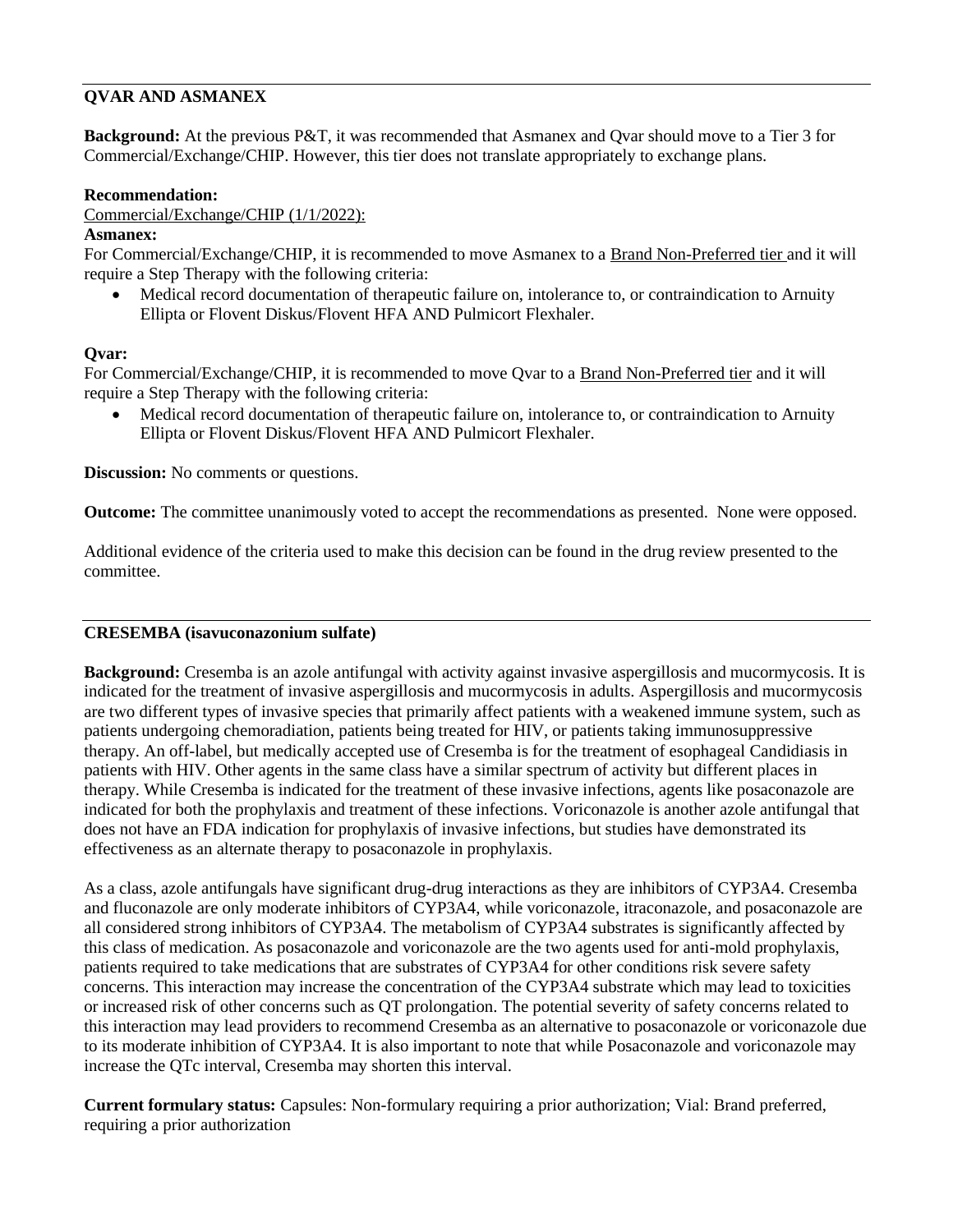**Recommendation:** No changes are recommended to the auth duration or formulary placement. It is recommended that the following changes are made to the prior authorization criteria:

- Medical record documentation of age greater than or equal to 18 years **AND**
	- o Medical record documentation that Cresemba is being used for the treatment of Invasive aspergillosis **OR** for the treatment of invasive mucormycosis
	- **OR**  $\circ$  Medical record documentation that Cresemba is prescribed by an oncologist, hematologist, infectious disease specialist, or transplant service provider **AND**  $\circ$  Medical record documentation of use for prophylaxis of invasive Aspergillus or Candida
	- infections in patients at high risk of developing these infections due to being severely immunocompromised **AND**
	- $\circ$  Medical record documentation that member requires treatment with an anti-cancer medication that interacts with posaconazole

**Discussion:** No comments or questions.

**Outcome:** The committee unanimously voted to accept the recommendations as presented. None were opposed.

Additional evidence of the criteria used to make this decision can be found in the drug review presented to the committee.

# **QUARTERLY CASE AUDIT**

**Background:** The Quarterly Case Audit for 1st quarter 2021 was held on June 3, 2021. A policy for metformin ER osmotic and metformin ER gastric tablets was created as an update and brought to this P&T meeting. This policy will help to ensure consistency among reviewers. We will continue to look for opportunities to create more drug specific policies at future quarterly case audit meetings.

Additional evidence of the criteria used to make this decision can be found in the drug review presented to the committee.

# **TERIPARATIDE QUANTITY LIMIT UPDATE**

**Background:** Generic teriparatide is billed as a different quantity when compared to brand name Forteo.

- Teriparatide billing unit: 2.48 mL per syringe
- Forteo billing unit: 2.4 mL per syringe

Each pen contains a total of 28, 20 mcg doses.

**Recommendation:** It is recommended that the quantity limit on teriparatide is updated to 2.48 mL/28 days in order to account for the difference.

**Discussion:** No comments or questions.

**Outcome:** The committee unanimously voted to accept the recommendations as presented. None were opposed.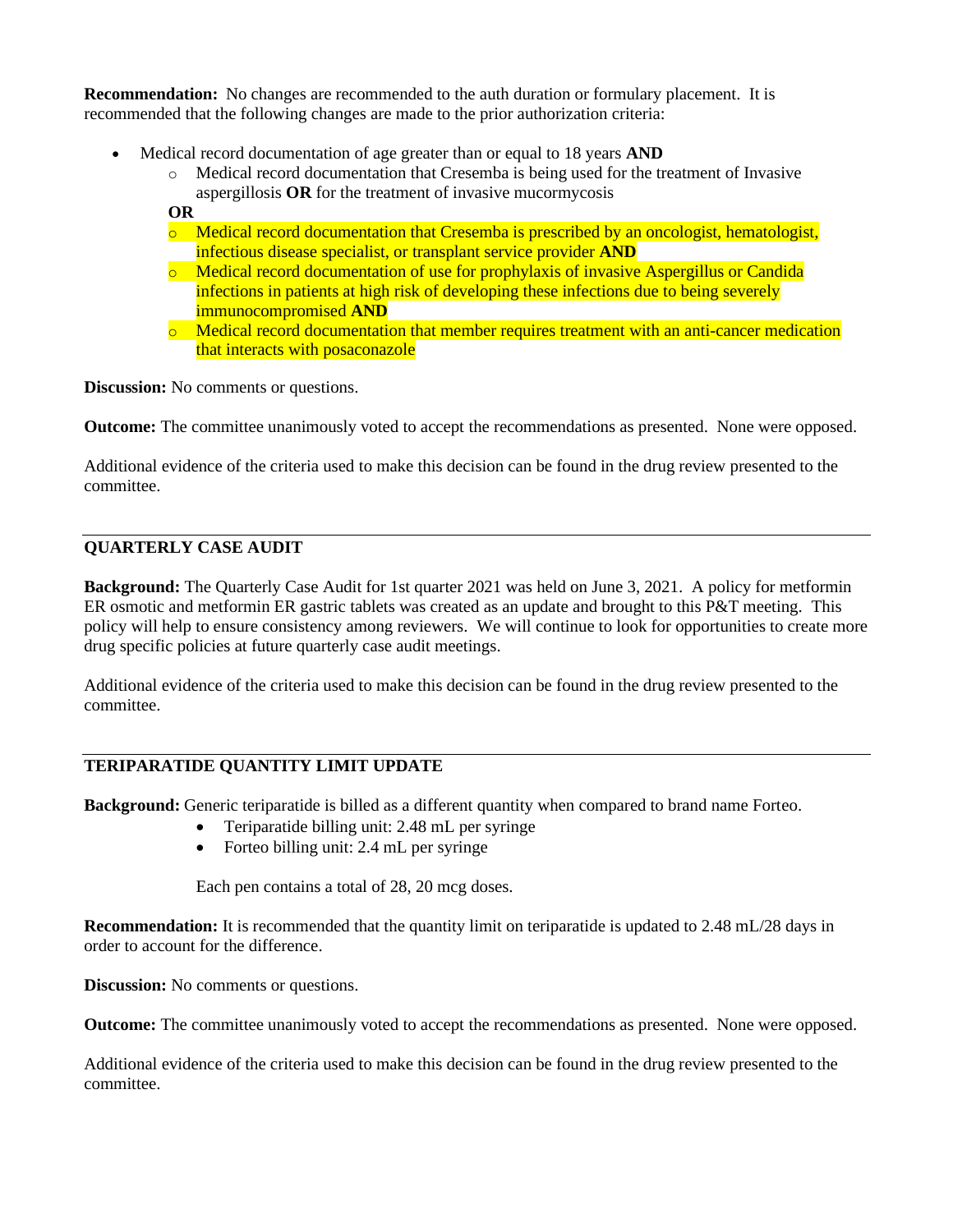# **PRIOR AUTHORIZATION FOR NEW STARTS ONLY**

**Background:** The following medications were identified as requiring a prior authorization for new starts only:

- Afinitor Tablet
- Chorionic Gonadotropin
- Crinone Vaginal Gel
- Eletriptan Tablet
- Follistim AQ
- HCG Injection
- Menopur
- Novarel
- ProAir Digihaler
- ProAir HFA
- ProAir RespiClick
- Proventil HFA
- Santyl
- Tarceva Tablet
- Zioptan

**Recommendation:** It is recommended that the prior authorization for new starts only is immediately converted to a standard prior authorization.

The following medications either have no current utilization or all active members have a PA on file and can be converted with no disruption:

- Afinitor Tablet
- Crinone Vaginal Gel
- Follistim AQ
- HCG Injection
- Menopur
- Novarel
- Tarceva Tablet

The following medications were recommended for grandfathering at the time of initial PA addition. A grandfather authorization will be placed for members with utilization in the prior 180 days (4 members):

- Eletriptan Tablet
- Zioptan

Members with utilization in the previous 180 days of the following medications will be sent a letter alerting them of the need for prior authorization in order to continue therapy (37 members):

- Chorionic Gonadotropin
- ProAir Digihaler
- ProAir HFA
- ProAir RespiClick
- Proventil HFA
- Santyl

**Discussion:** No comments or questions.

**Outcome:** The committee unanimously voted to accept the recommendations as presented. None were opposed.